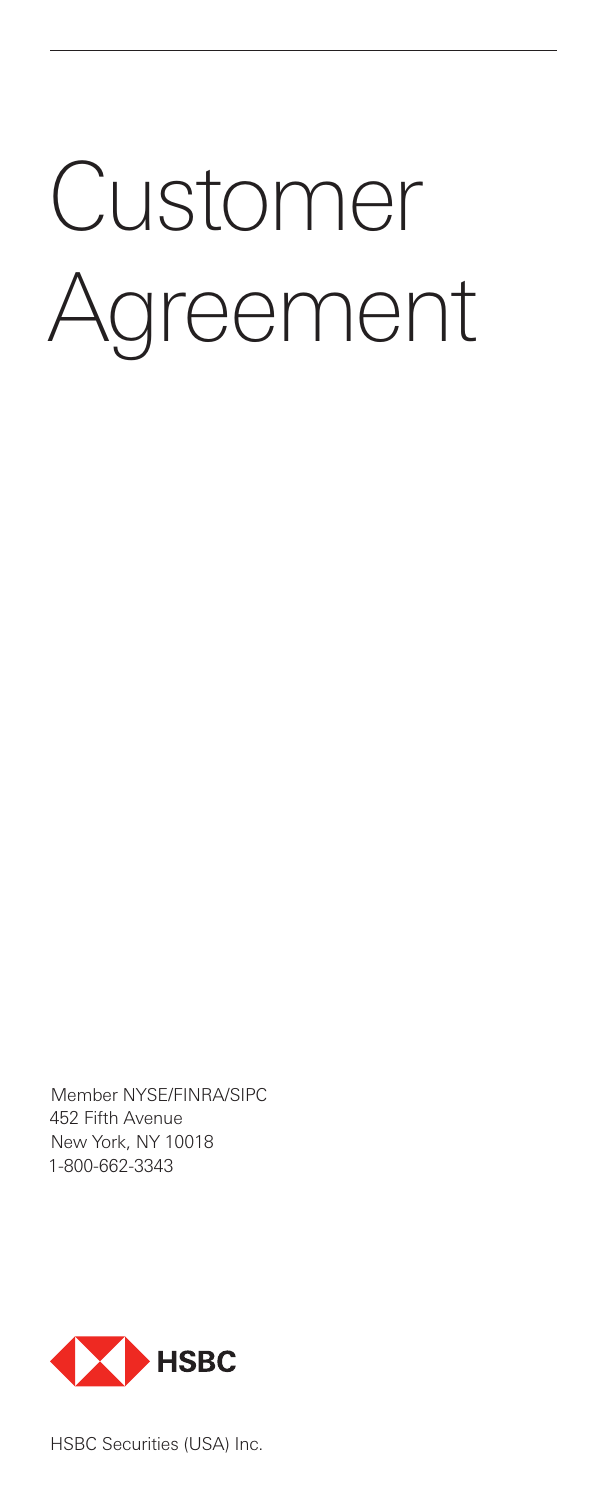# **Content**

|     | <b>Words in the Agreement</b>                                                                 | 4  |
|-----|-----------------------------------------------------------------------------------------------|----|
| 1.  | Meaning of Words in the Agreement                                                             | 4  |
|     | <b>About the Types of Accounts Offered</b>                                                    | 5  |
| 2.  | Authority, Ownership, Accuracy of Information,<br><b>Trusted Contact</b>                      | 5  |
| 3.  | Two or More Brokerage Accounts; Account Types                                                 | 5  |
| 4.  | Joint Accounts                                                                                | 6  |
| 5.  | Margin Loans                                                                                  | 6  |
| 6.  | Options Trading                                                                               | 6  |
|     | <b>About What is Needed to Open Accounts</b>                                                  | 6  |
| 7.  | Forms of Identification. Important information about<br>procedures for opening a new account: | 6  |
| 8.  | <b>Identity Verification</b>                                                                  | 7  |
|     | About Relationships to HSBC Securities and Other Parties                                      | 7  |
| 9.  | Appointment of Agent.                                                                         | 7  |
|     | 10. Clearing Arrangement with Pershing; Role of Certain<br>Third Parties.                     | 7  |
|     | <b>About Compensation and Conflicts of Interest</b>                                           | 8  |
|     | 11. Conflicts of Interest. Please note:                                                       | 8  |
|     | <b>About Fees and Charges, Indebtedness</b>                                                   | 11 |
|     | 12. Agreement to Pay Fees and Charges                                                         | 11 |
|     | 13. Indebtedness to HSBC Securities or Pershing                                               | 11 |
|     | <b>About Instructions from Me and How HSBC Securities</b><br><b>Handles Them</b>              | 11 |
|     | 14. Oral Instructions; Monitoring of Telephone/Electronic<br>Conversations.                   | 11 |
|     | 15. Order Execution                                                                           | 12 |
|     | 16. Cancellation/Modification Requests.                                                       | 12 |
|     | 17. Restricted Securities and Low Priced Securities.                                          | 12 |
|     | 18. Short and Long Sales                                                                      | 13 |
|     | 19. No Free-Riding                                                                            | 13 |
|     | <b>About Money Movements</b>                                                                  | 13 |
|     | 20. Settlement and Use of an HSBC Bank Account                                                | 13 |
| 21. | Sweep Options                                                                                 | 14 |
|     | 22. Free Credit Balances                                                                      | 15 |
|     | 23. Wire Transfers.                                                                           | 16 |
|     | <b>About Arbitration and Disputes</b>                                                         | 17 |
|     | 24. Arbitration                                                                               | 17 |
|     | 25. Agreement to Arbitrate Controversies                                                      | 17 |
|     | 26. Attorneys' Fees                                                                           | 18 |
|     | 27. Levy/Legal Proceedings and Process.                                                       | 18 |
|     | About the Day to Day of the Account                                                           | 18 |
|     | 28. Transfer of Assets into Account.                                                          | 18 |
| 29. | <b>Transaction Reports and Account Statements</b>                                             | 18 |
|     | 30. Notices and Other Communications;                                                         | 19 |
|     | 31. Proxies                                                                                   | 20 |
|     | 32. Allocation of Investment Opportunities                                                    | 20 |
|     | 33. Allocation for Callable Securities                                                        | 20 |

| <b>About When You Provide Advice</b><br>21 |                                                                                                |    |  |  |
|--------------------------------------------|------------------------------------------------------------------------------------------------|----|--|--|
| 34                                         | Recommendations: Research                                                                      | 21 |  |  |
| 35.                                        | Self-Directed Accounts                                                                         | 22 |  |  |
|                                            | 36. Retirement Accounts                                                                        | 22 |  |  |
| <b>About Regulation</b>                    |                                                                                                |    |  |  |
|                                            | 37. Applicable Rules and Regulations                                                           | 23 |  |  |
| <b>About Taxes</b>                         |                                                                                                |    |  |  |
|                                            | 38. Responsibility for Account                                                                 | 23 |  |  |
|                                            | <b>About International Matters</b>                                                             | 23 |  |  |
|                                            | 39. Additional Client Disclosure and Understanding<br>for Non-Residents of the U.S.            | 23 |  |  |
|                                            | 40. Sovereign Immunity or Similar Defense                                                      | 25 |  |  |
|                                            | 41. Foreign Currency Dividends and Balances                                                    | 25 |  |  |
| 25<br><b>About Terminating the Account</b> |                                                                                                |    |  |  |
|                                            | 42. Bankruptcy, Insolvency, Reorganization Dissolution,<br>Termination, Incompetency and Death | 25 |  |  |
|                                            | 43. Termination of Account; Dormant Accounts/Escheat                                           | 26 |  |  |
|                                            | 44. Liability                                                                                  | 27 |  |  |
| <b>About the Agreement Itself</b>          |                                                                                                |    |  |  |
|                                            | 45. Entire Agreement                                                                           | 28 |  |  |
|                                            | 46. Relationship with Other Agreements                                                         | 28 |  |  |
|                                            | 47. Severability; Paragraph Headings                                                           | 29 |  |  |
|                                            | 48. Assignment                                                                                 | 29 |  |  |
|                                            | 49. Amendments: No Waiver.                                                                     | 29 |  |  |
|                                            | 50. Governing Law.                                                                             | 29 |  |  |
| <b>About Important Notices</b>             |                                                                                                |    |  |  |
| 51                                         | SIPC and Other Insurance Coverage.                                                             | 29 |  |  |
|                                            | 52 FINRA Investor Brochure                                                                     | 29 |  |  |
|                                            | 53. Written Customer Complaints                                                                | 30 |  |  |
|                                            | 54. Foreign Account Tax Compliance Act                                                         | 30 |  |  |
|                                            | 55. Municipal Entity Accounts                                                                  | 30 |  |  |
| 56.                                        | Electronic Delivery and Signature for Online Accounts                                          | 30 |  |  |

#### **Investments, Annuity and Insurance Products are:**

- ® Not deposits or other obligations of the bank or any of its affiliates;
- ® Not FDIC insured or insured by any federal government agency of the United States;
- ® Not guaranteed by the bank or any of its affiliates; and
- ® Subject to investment risk, including possible loss of principal invested.

Investment and certain insurance products, including annuities, are offered by HSBC Securities (USA) Inc. (HSI), member NYSE/FINRA/SIPC. In California, HSI conducts insurance business as HSBC Securities Insurance Services. License #: OE67746. HSI is an affiliate of HSBC Bank USA, N.A. Whole life, universal life, term life, and other types of insurance are provided by unaffiliated third parties and offered through HSBC Insurance Agency (USA) Inc., a wholly owned subsidiary of HSBC Bank USA, N.A. Products and services may vary by state and are not available in all states. California license #: OD36843.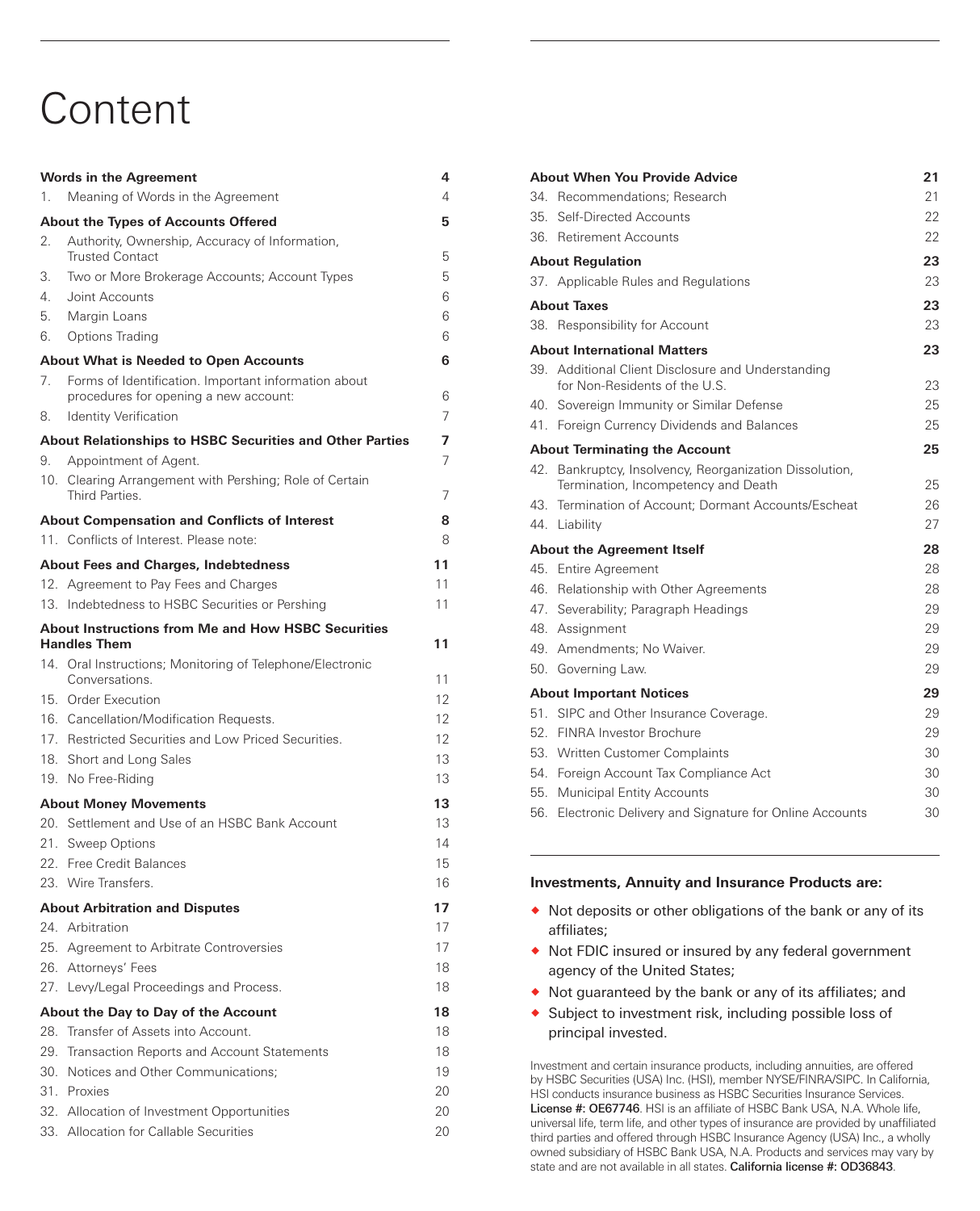This is my Customer Agreement with HSBC Securities (USA), Inc. ("HSBC Securities"). HSBC Securities offers different account types, including but not limited to advised accounts (brokerage and a brokerage account that is subject to an investment management agreement, defined below as a Managed Account), self-directed accounts (which include online accounts), traditional and Roth individual retirement accounts ("IRAs"), joint accounts, custodial accounts, trust and estate accounts, and corporate and partnership accounts. Account types may be subject to restrictions and eligibility requirements, and certain services may not be available to all customers or accounts. See the HSBC website, your HSBC Securities representative, or call HSBC Securities at the phone number listed at the beginning of this agreement for further information. Provisions of this Customer Agreement not specifically limited to a particular account type will apply to all account types. By signing the Account Application, I understand, acknowledge and agree to each of the following:

# **Words in the Agreement**

#### **1. Meaning of Words in the Agreement**

"Agreement" and "Customer Agreement" mean, collectively, this Customer Agreement, the Application, and the Supplements described in Section 45.

"Application" means the Account Application that I signed.

"FDIC" means the Federal Deposit Insurance Corporation.

"FINRA" means the Financial Industry Regulatory Authority.

"Good Deliverable Form" means freely transferable, properly endorsed, registered and fully negotiable.

"HSBC Bank" means HSBC Bank USA, N.A.

"HSBC Bank Account" means my demand deposit account or other transaction account maintained with HSBC Bank USA, N.A., which I may elect to use in conjunction with my brokerage account(s).

"HSBC Global Asset Management" means HSBC Global Asset Management (USA) Inc.

"HSBC Securities" means HSBC Securities (USA) Inc.

"I," "me," "my," "our," "we," and "us" refer to the person(s) or entity that has signed the Application and Agreement.

"Managed Account" means any account subject to this agreement that is also subject to an investment management agreement.

"NYSE" means New York Stock Exchange, LLC.

"Pershing" means Pershing, LLC, your clearing broker.

"You" or "your" means HSBC Securities and/or Pershing, as appropriate.

## **About the Types of Accounts Offered**

#### **2. Authority, Ownership, Accuracy of Information, Trusted Contact**

I am a natural person of legal age or the representative of an entity and represent that I have the legal capacity, and am authorized, to enter into this Agreement and have obtained and shall provide you with all necessary authorizations from any other necessary parties to open my account(s) and effect transactions in securities purchased, held and sold by me through you. I shall be the owner of my account(s) or shall have the legal capacity to control the assets in the account(s). I represent that no one has an interest in my account(s) except me and others that I have previously disclosed to you as part of my Application or in a manner authorized by you.

All of the information I provide you in connection with my account(s) is current, accurate, truthful and complete. I shall promptly notify you within five business days after any change in such information. You may rely upon all information I provide you.

Note: I understand and acknowledge that I have the right to designate a Trusted Contact Person for this account. A Trusted Contact Person is someone, age 18 years or older, that you are authorized to contact and disclose information to about my account to address possible financial exploitation; to confirm the specifics of my current contact information; health status; or the identity of any legal guardian, executor, trustee or holder of a power of attorney, or as otherwise permitted by applicable rules and law including, but not limited to, FINRA Rule 2165.

You reserve the right to place trading, disbursement, and other restrictions on my account. You may restrict my account from withdrawals or trading if there is a reasonable suspicion of fraud, diminished capacity, financial exploitation, dementia, undue influence in the course of a transaction or if you receive reasonable notice that the ownership of some or all of the assets in my account is in dispute. I will not hold you liable for any loss I may incur due to your refusal to permit any deposit, withdrawal, or transaction.

#### **3. Two or More Brokerage Accounts; Account Types**

In the event you open two or more accounts in my name, I shall be the sole owner of the accounts or shall have the legal capacity to control the assets in the accounts. The accounts shall be kept separate for my convenience only, and each account shall unreservedly guarantee the other account.

HSBC Securities offers different account types, including but not limited to, individual brokerage and joint brokerage accounts; traditional IRA brokerage accounts and Roth IRA brokerage accounts (together "other retirement accounts") - which also includes traditional accounts as well as online accounts - custodial, estate, trust and partnership accounts all of which generally can be subject to an investment management agreement for the support of Managed Account products. Account types may be subject to certain restrictions and eligibility requirements, and certain services are not available to all customers and account types.

I am responsible for selecting the account type that is appropriate for my needs and circumstances. HSBC Securities reserves the right to limit the number of cash and/or margin accounts, if available, I maintain (or have a beneficial interest in) at any one time.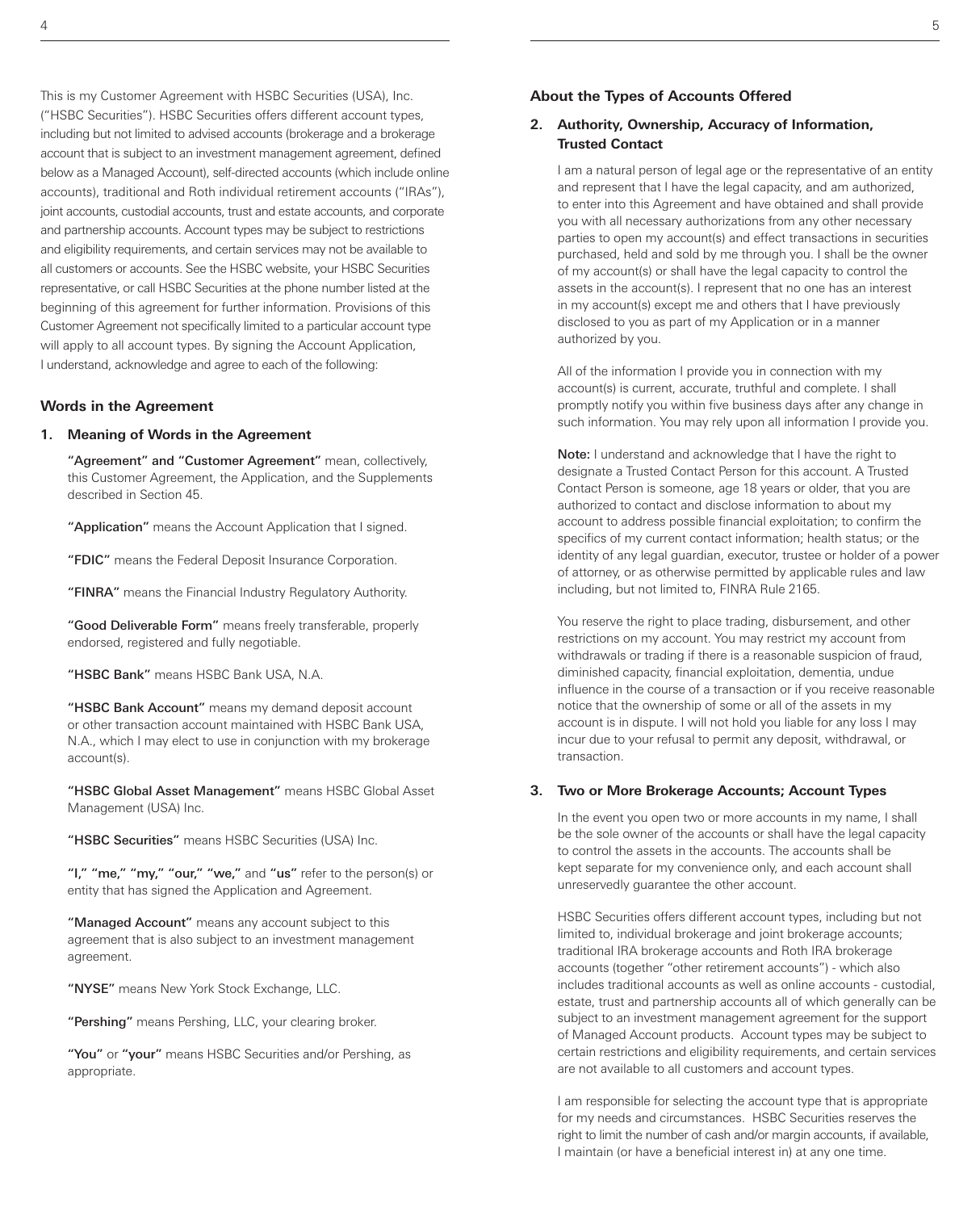#### **4. Joint Accounts**

If two persons have signed this Agreement, the account(s) shall be held by us jointly with right of survivorship (payable to either or the survivor of us), unless all signatories request in writing that the account be held in a different form; provide all documentation that you require, and receive notice that you have accepted the account in the form requested. You shall be fully protected in acting upon the instructions of either of us; in sending trade confirmations, notices or other communications to either of us; or in otherwise dealing with either of us. Each of us shall be liable, jointly and individually, for any amounts due to you pursuant to this Agreement, whether incurred by either or both of us. Notwithstanding the above, I agree that you may, in your discretion, require that restrictions may, but are not required, to be placed on the account and instructions be submitted in writing by both joint account holders

#### **5. Margin Loans**

If I want margin credit, I shall complete and execute appropriate applications and agreements for margin credit to be provided by Pershing. I understand that the application will be subject to acceptance. For information on the benefits, costs, and risks of margin, see Pershing's Margin Agreement and Disclosure, available upon request.

Margin may not be available in all accounts types. For more information please contact your HSBC Securities representative or HSBC Securities at the phone number listed at the beginning of this agreement.

#### **6. Options Trading**

If I want to trade options, I shall complete and execute appropriate applications and agreements for options trading. I understand that the application will be subject to acceptance. For information on the benefits, costs, and risks of Options Trading, see the Options Clearing Corporation's publication "The Characteristics & Risks of Standardized Options" (https://www.theocc.com/about/ publications/publication-listing.jsp)

Options trading may not be available in all accounts types. For more information please contact your HSBC Securities representative or HSBC Securities at the phone number listed at the beginning of this agreement.

#### **About What is Needed to Open Accounts**

# **7. Forms of Identification. Important information about procedures for opening a new account:**

To help the government fight the funding of terrorism and money laundering activities, federal law requires all financial institutions to obtain, verify and record information that identifies each person or entity that opens an account, including information regarding the beneficial owners of legal entity customers.

I understand that when I open a personal account, you will ask for my name, address, taxpayer identification number, date of birth and other information that will allow you to identify me. Additionally, I understand that you will take certain steps to verify my identity, such as asking for my driver's license or other identifying documents or checking other sources. Acceptable forms of identification for new HSBC Securities relationships may include unexpired government-issued identification such as a driver's license, passport, or alien registration card. Please note, some

government-issued identifications may not be considered a primary form of identification. In such cases a second form of identification may be required. Similar identification requirements apply to nonpersonal accounts such as corporations and partnerships.

#### **8. Identity Verification**

I authorize you and any agent or service provider to use, verify and confirm any of the information that I provide, including conducting background checks, obtaining reports concerning my business conduct (and my spouse's information if I live in a community property state) and to share all such information with your successors, assigns, agents and service providers to determine whether to establish my account or, after the account is opened, whether to maintain that account or decline, restrict or discontinue certain services. I agree to provide information, on an ongoing basis as requested, to you to allow HSBC Securities to understand the nature and purpose of my customer relationship; the beneficial owners of legal entity customers, and to conduct ongoing monitoring of my account as required by applicable law and/or regulation. I authorize you to share with your affiliates information contained in my Application to open an account, information obtained from third parties and similar information as described above, or to use such information consistent with HSBC Securities' privacy policy.

#### **About Relationships to HSBC Securities and Other Parties**

#### **9. Appointment of Agent.**

I appoint HSBC Securities as my agent to carry out my instructions for the purchase or sale of securities. I authorize HSBC Securities to open or close accounts in my name to be carried by Pershing as clearing broker pursuant to a clearing agreement with HSBC Securities, to place and withdraw orders, to provide information to third parties and to take such other steps as are reasonable to carry out my instructions. I understand that you may at any time refuse or limit any transaction that I may wish to effect. I further understand that Pershing will take orders and instructions from HSBC Securities and not directly from me.

# **10. Clearing Arrangement with Pershing; Role of Certain Third Parties.**

I understand that Pershing is the custodian of my account(s) as clearing broker pursuant to a clearing agreement with HSBC Securities. I further understand that, until receipt from me of written notice to the contrary, Pershing may accept from HSBC Securities, without inquiry or investigation, (a) orders for the purchase or sale of securities and other property on margin or otherwise, and (b) any other instructions concerning my account(s). I further understand that notices to me concerning margin requirements or other matters related to my account(s) usually will go through HSBC Securities, although direct notice from Pershing to me with duplicate notice to HSBC Securities may occur if market conditions, time constraints, or other circumstances require it. I further understand that the contract between HSBC Securities and Pershing, and the services rendered thereunder, is not intended to create a joint venture, partnership, or other form of business organization of any kind. Pershing shall not be responsible or liable for any acts or omissions of HSBC Securities or its employees. I understand that Pershing provides no investment advice, nor does Pershing give advice or offer any opinion with respect to the suitability of any transaction or order. I further understand that HSBC Securities is not acting as the agent of Pershing and I agree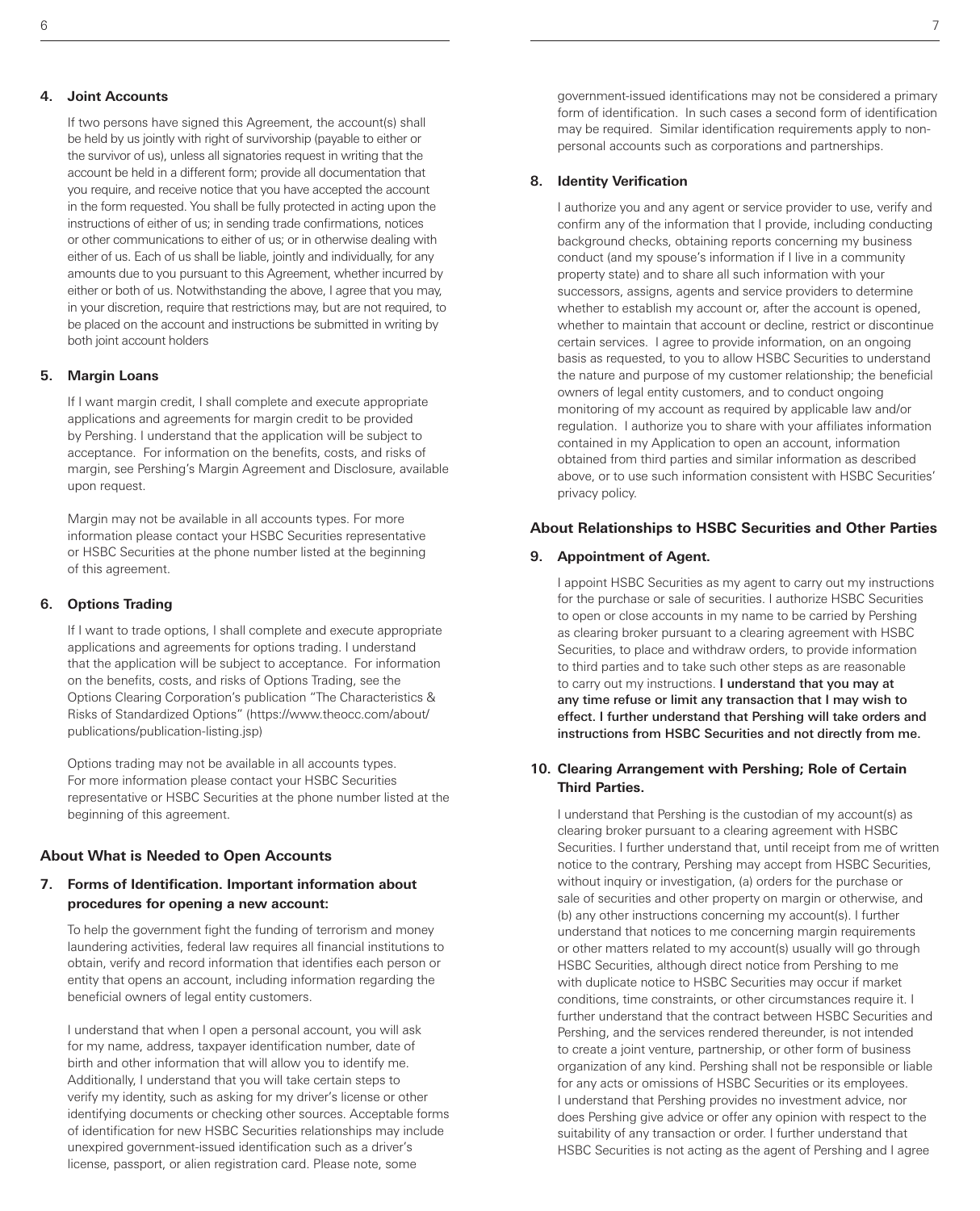that I shall not hold Pershing, its affiliates, and its officers, directors, and agents liable for any trading losses incurred by me.

In certain situations when you may purchase an annuity through HSBC Securities or establish an RVP/DVP account with another financial institution; then I as account holder have appointed a third party to be custodian for my account(s) or a particular holding in my account(s), other than Pershing LLC. I understand and acknowledge that my custodian shall maintain and provide to me official records of my current holdings and transactions, including my monthly or quarterly account statements. HSBC Securities' records, including HSBC Securities' website, may reflect no information or may not reflect current information with respect to my account(s), for a number of reasons, including but not limited to (1) corporate actions that may affect my holdings, (2) discrepancies as to pricing from third-party vendors, and (3) any transactions or money movements that I may direct to my custodian. I understand that HSBC Bank and/or affiliates of Pershing designated by me as custodian are considered third-party custodians for the purposes of this provision. I also agree that HSBC Securities shall have no liability for, and I agree to reimburse, indemnify and hold HSBC Securities and its affiliates (except those designated as my third-party custodians) and their partners, directors, officers and employees and any person controlled by or controlling HSBC Securities harmless from all expenses (including legal expenses and reasonable attorneys' fees), losses or damages that result from discrepancies between my custodian's records and HSBC Securities' records of my account(s).

#### **About Compensation and Conflicts of Interest**

#### **11. Conflicts of Interest. Please note:**

Conflicts of interest arise in any business relationship, including this relationship between me as customer and HSBC Securities or its affiliates or service providers. These conflicts exist in many aspects of the relationship.

#### **General Conflicts Associated with Operating as Part of a Global Financial Institution**

HSBC Securities is a leading global investment banking firm and a registered broker-dealer, investment adviser and futures commission merchant. Accordingly, HSBC Securities may have interests in client transactions. HSBC Securities, through its subsidiaries and Affiliates, provides broker-dealer, investment banking, financing, wealth management, advisory, asset management, insurance, lending and related products and services on a global basis. These products and services include securities brokerage, trading and underwriting; investment banking, strategic advisory services (including mergers and acquisitions) and other corporate finance activities; wealth management products and services including financial, retirement and generational planning; asset management and investment advisory and related record-keeping services; origination, brokerage, dealer and related activities in swaps, options, forwards, exchange-traded futures and other derivatives, and in commodities and foreign exchange products; securities clearance, settlement financing services and prime brokerage; private equity and other principal investing activities; proprietary trading of securities, derivatives and loans; banking, trust and lending services, including deposit-taking, consumer and commercial lending, including mortgage loans, and related services; and insurance and annuities sales and research across numerous disciplines, including: global equity strategy and economics, global fixed-income and equity-linked research, global fundamental equity research, and global wealth management strategy. HSBC Securities

and its affiliates and personnel, including investment professionals assigned to my account, may take positions in securities or take actions for their own accounts which conflict with positions in my account, and HSBC Securities or its affiliates may act as counterparty to any transaction executed for my account, subject to applicable law. HSBC Securities, as sponsor of its Managed Account program, has entered into an agreement with HSBC Global Asset Management (USA) Inc. to perform certain services, for compensation, in the Managed Account programs. HSBC Global Asset Management (USA) Inc. serves as a service provider and Advisory Affiliate to HSBC Securities, advising as to, among other services, (i) advice as to proposed asset allocations, (ii) advice in respect of funds made available through the Managed Account programs and (iii) various types of operational support. In consideration of such services, HSBC Global Asset Management (USA) Inc., receives a portion of the fees payable under the Managed Account programs. Please see our Form ADV for additional information related to general conflicts.

#### **Receiving compensation as a provider of products and services:**

HSBC Securities, when acting as broker, earns revenue based on the products and services provided to customers. Such revenue includes the receipt of commissions generated in connection with my transactions in equities and fixed income and certain other instruments and revenue from products and programs recommended to me. For example, HSBC Securities earns revenue based on sales loads, commissions, or concessions in connection with offering various packaged products such as mutual funds or 529 College Savings Plans. Some types of products (including different share classes of mutual funds) pay greater compensation than others. Also, when acting in the capacity as an investment adviser and/or sponsor of a Managed Account program, pursuant to an investment management agreement with me, HSBC Securities receives management fees and its affiliate, HSBC Global Asset Management (USA) Inc. receives fees for administrative support of the Managed Account program (which fee may be paid out of the management fee). Similarly, as an insurance agent, HSBC Securities earns compensation from the sale of insurance and annuity products based on what I purchase. HSBC Securities or its affiliates may also receive funds from third parties, such as brokers, who provide services to my account, including reimbursement for the costs of recognition or educational programs or seminars.

#### **Your Representative's Compensation**

HSBC Securities aims to mitigate conflicts and align its representative's compensation to the interests of our customers through a compensation framework that includes no automatic reward based on products sold. Our representatives aim to serve the interests of our clients and build long lasting, mutually valuable client relationships. To be more consistent with that aim, our representatives do not receive a commission (a set percentage of the revenue received by HSBC Securities from the execution of a transaction) on the products they sell. Your representative is paid a salary, with the opportunity to receive additional incentives through fully discretionary bonuses. A representative's personal performance against established key performance indicators and balanced scorecard objectives are considered in determining whether and how much to award the representative on a discretionary basis. Individual variable pay decisions will consider financial factors, including the accumulation of assets (including assets gathered and retained in Managed Accounts and investments in annuities recommended by my representative), the generation of income to HSBC Securities resulting from my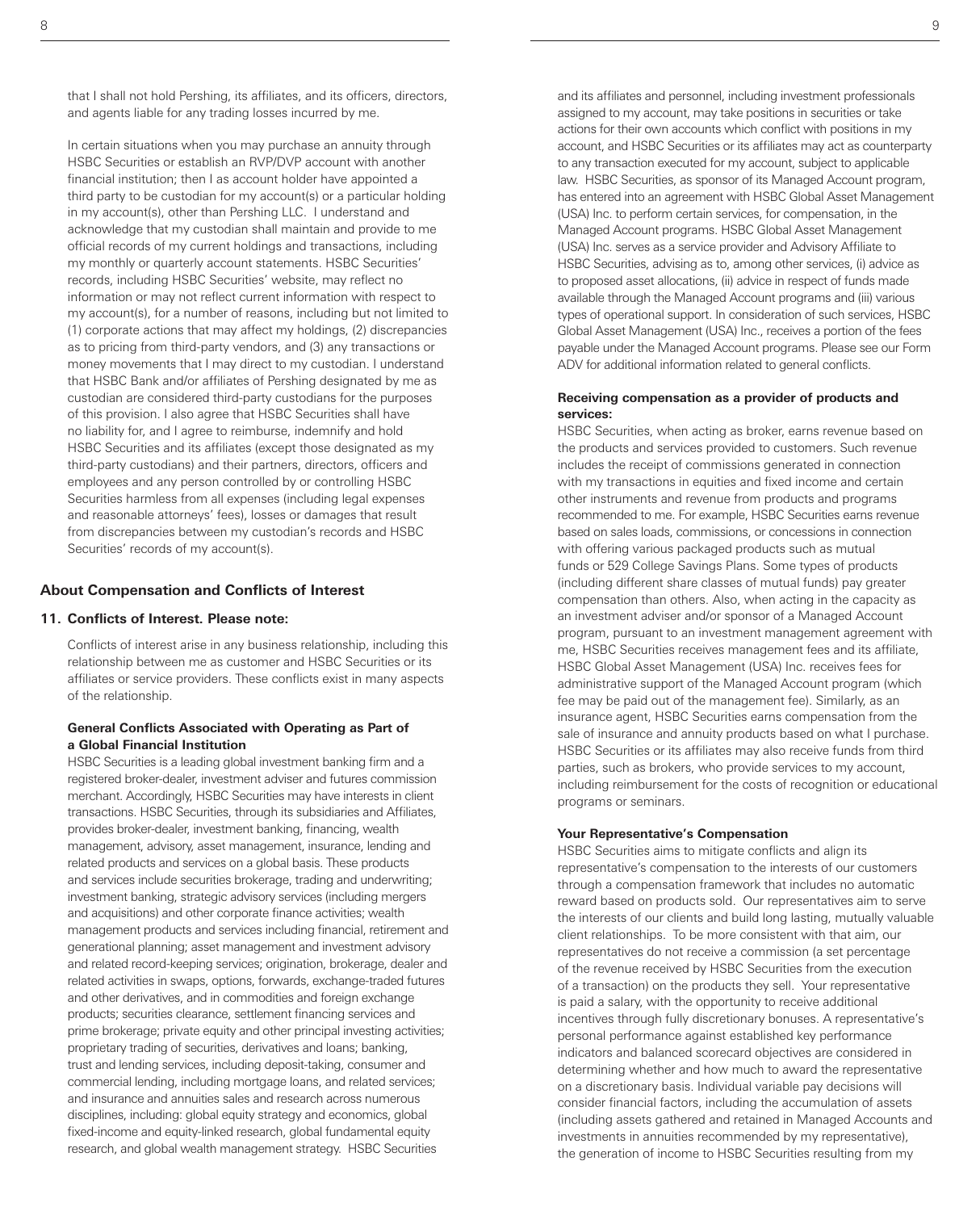investments (including recurring fees from Managed Accounts), and the funding of HSBC's discretionary compensation plan. Individual variable pay decisions will consider non-financial factors, such as the effective management of risk, compliance, quality and values, my representative's activities in meeting with me, and fulfilling your financial needs. Accordingly, certain of these factors create a conflict as your representative has an interest in recommending products and services offered by HSBC Securities and its affiliates, including brokerage accounts, Managed Accounts, and transactions effected for brokerage accounts. HSBC Securities, my HSBC Securities representative and your affiliates are permitted to earn compensation that varies depending on your investment recommendations that I choose to implement. This variable compensation creates an incentive for you and my HSBC Securities representative to make recommendations that generate greater compensation for us.

#### **Compensation from product sponsors**

HSBC Securities, and its representatives, employees, and agents receive additional compensation from third party product sponsors (i.e. mutual fund companies, annuity providers), such as gifts and awards, an occasional meal or ticket to a sporting event, or reimbursement in connection with educational meetings or marketing/advertising initiatives, including services for seminars for clients and prospective clients. Product sponsors also pay, or reimburse, HSBC Securities and its representatives for the costs associated with education or training events that are attended, or sponsored, by HSBC Securities employees, agents, and representatives, and for HSBC Securities sponsored conferences and events. The amount of these payments are not directly related to the level of assets I, or any other of our clients, invest in or with the product sponsor. The receipts of these payments are not connected, in whole or in part, with any specific or particular client transaction. Third party support for education programs and seminars is approved and accepted on occasion, however it is HSBC Securities' current practice not to accept third party financial support for internal employee recognition programs.

#### **Offering Proprietary Products:**

HSBC Securities receives compensation when accounts invest in products, including products managed by HSBC Securities' affiliates, such as mutual funds, or other alternative investments. For example, certain mutual funds are advised by our affiliate, HSBC Global Asset Management (USA) Inc., which may receive a fee from the fund as set forth in the fund's prospectus. Additionally, HSBC Securities may sell and be compensated for other proprietary products, including the sale of structured products issued by HSBC affiliates as well as money market mutual funds. Affiliates earn revenue as described in the applicable offering documents. The present and future activities of HSBC Securities and its affiliates may give rise to additional conflicts of interest with me.

I agree that HSBC Securities, in its sole discretion, may refrain from recommending or effecting transactions for any reason including due to (a) regulatory requirements, (b) HSBC Securities' internal policies and procedures, and (c) its determinations regarding actual or potential conflicts of interest or the appearance of such conflicts. However, I also agree that HSBC Securities may determine to recommend or effect transactions notwithstanding the existence of such conflicts.

I acknowledge that I understand the risks and conflicts of interest disclosures referred to above.

# **About Fees and Charges, Indebtedness**

#### **12. Agreement to Pay Fees and Charges**

I shall promptly pay the fees and charges shown on your fee schedule, which I acknowledge you have provided to me, and the fees and charges set forth in any amendments to the fee schedule that you provide to me. Pershing charges interest on any money that I owe. You may charge my HSBC Bank Account for any of these charges, if applicable and to the extent permissible under applicable law, rule or regulation. You may change the fee schedule from time to time.

#### **13. Indebtedness to HSBC Securities or Pershing**

If you are unable to settle the purchase or sale of any security because of my failure to make payment or delivery of securities in good form, I authorize you to take appropriate steps to complete or cancel the transaction to minimize your loss, and I shall reimburse you for any and all costs, losses or liabilities incurred by you, including attorneys' fees. If I owe you money in the operation of my account(s), I shall pay the debt on demand. If I fail to pay the debt after demand, you may, without notice, close any and all of my accounts and liquidate my assets in them or any other assets otherwise held by you or Pershing, including, but not limited to, assets in the possession of HSBC Bank or any of HSBC Bank's affiliates, whether or not such account or property is sufficient to pay my debt, to the extent permissible by applicable law, rule or regulation. I further agree to give HSBC Securities a first, perfected and prior lien, security interest and right to set-off on any account or other personal property of mine which is in the possession of either HSBC Bank or any of HSBC Bank's affiliates, whether or not such account or property is designated in my Application (as set forth above), in the amount of any and all liabilities and obligations that I may owe to HSBC Securities, whether such liabilities and obligations exist now or are incurred in the future. Except where prohibited by applicable law, I agree that HSBC Securities may setoff against my accounts and may sell my personal property which is not in an account, by public or private sale at its discretion, and use the funds in such account or the proceeds of such sale to satisfy such liabilities or obligations whether or not such liabilities or obligations are then in default or subject to contingency. For accounts maintained in New York State, or in other jurisdictions where prohibited, HSBC Securities will not setoff against a deposit account receiving direct deposit of Social Security or Supplemental Security Income payments.

# **About Instructions from Me and How HSBC Securities Handles Them**

# **14. Oral Instructions; Monitoring of Telephone/Electronic Conversations.**

You may follow my oral instructions and those of my authorized agent(s), and you shall not be liable for acting upon any instructions that you believe in good faith to have been so given. I understand that you shall provide me with one or more telephone numbers that may be used for the purpose of giving oral instructions during the hours and the days permitted by you.

I acknowledge and agree that you may monitor and record my use of any electronic services offered by you and any communications between you and me that occur over the Internet or any other network, including telephone, cable, facsimile and wireless networks, and that you may use the resulting information for internal purposes or as may be required by applicable law.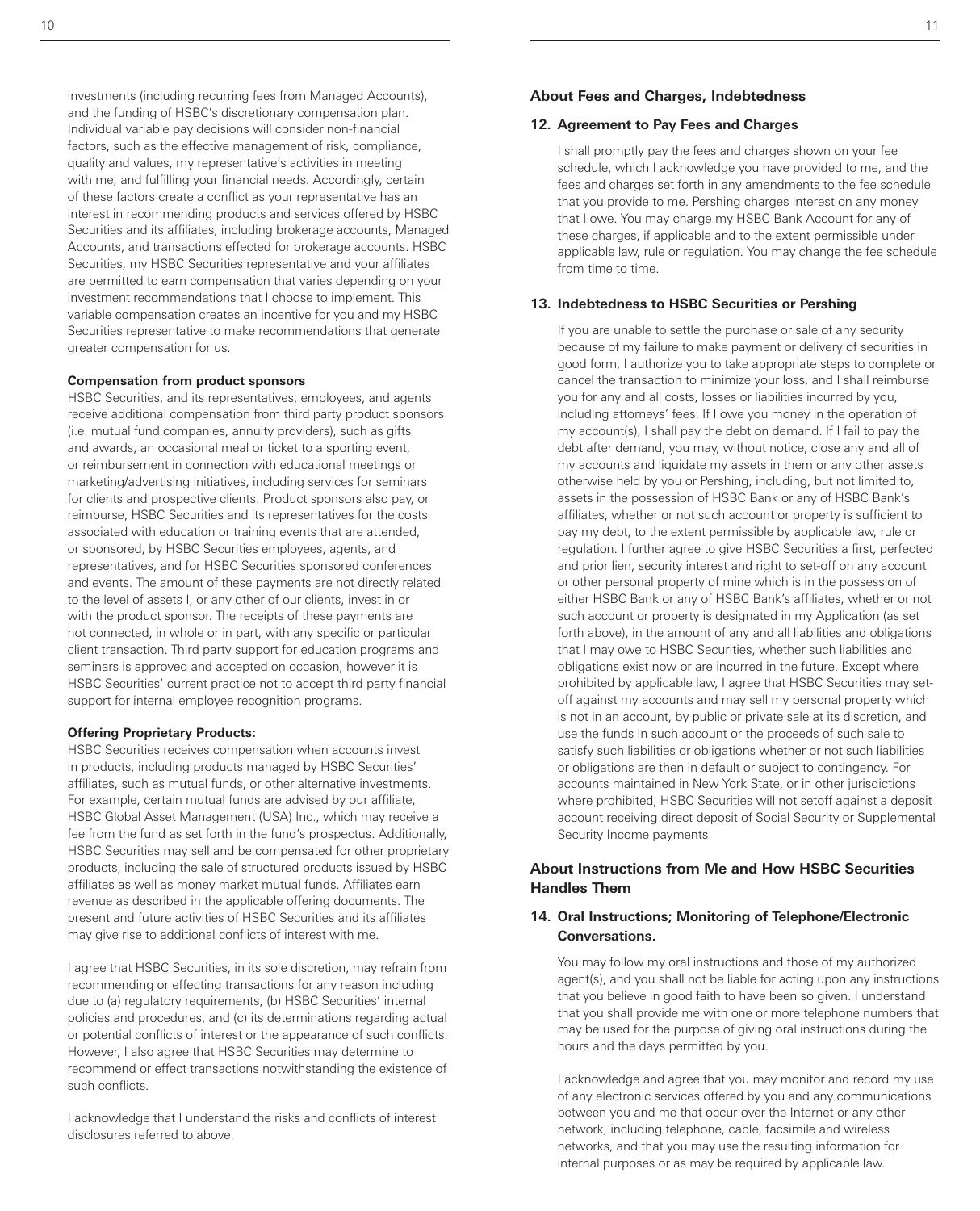Any such monitoring and recording are for our mutual protections and shall be carried out consistent with HSBC Securities' privacy policy.

#### **15. Order Execution**

Related Delays, Capacity and Market Conditions. I agree that, subject to the terms of an order, the method of execution of that order is in the sole discretion of you and your agents and/ or Pershing. You may reject and pre-review my orders or take any other action (which may delay the execution of the orders) for any reason, including market conditions, system outages, capacity limitations, pending proprietary or customer orders in the same security, regulatory restrictions, management approval and restrictions imposed by HSBC Securities with respect to transactions in the particular security. During times of high volume, illiquidity, rapid price movement, or volatility in the marketplace, the execution price I receive may differ from the quote provided upon entry of my order, and I may receive a partial execution of my order at different prices. I understand that you are not liable for such price fluctuations. I understand that price quotes are for a small number of shares as specified by the marketplace, and larger orders may receive execution prices that vary from the quotes or in multiple lots at different prices.

I authorize you to submit my orders jointly with orders for other customers, and I acknowledge that the average price for executions resulting from bunched orders will be assigned to my account. At my request, you will make available to me the underlying records reflecting the actual transaction prices.

#### **16. Cancellation/Modification Requests.**

Any attempt to cancel or modify an order is merely a request to cancel or modify. All cancellation requests are accepted by you on a best efforts basis only. When I place a request to cancel an order, cancellation of that order is not guaranteed. I understand that you may receive late and/or erroneous trade reports from the marketplace where my order is executed, which may result in an adjustment to my order or the information on a trade execution reported to me.

#### **17. Restricted Securities and Low Priced Securities.**

Prior to placing an order for the sale or transfer of any securities subject to Rule 144 or 145(d) under the Securities Act of 1933, as it may be amended, or any other rule relating to restricted, control securities or securities that may otherwise be contractually restricted. I agree that I will advise you of the status of the securities and furnish all the necessary documents (including but not limited to representation letters and opinions of legal counsel, if you so request) or any other required waivers or consents to satisfy legal transfer requirements. These securities may not be sold or transferred until they satisfy legal transfer requirements. Even if the necessary documents are furnished in a timely manner, there may be delays in the processing of these securities, which may result in delays in the delivery of securities and the crediting of cash to my account. I am responsible for any delays, expenses and losses associated with compliance or failure to comply with all of the requirements and rules relating to contractually restricted, restricted, or control securities.

I acknowledge and agree that if I present, deposit, or otherwise seek to transact in low-priced securities or penny stock you may decline to accept any orders to transact in such low-priced

securities or penny stocks until such securities have been received and deposited into my account in Good Deliverable Form as determined by you in your sole discretion. I acknowledge and agree that you may refuse to accept any low-priced securities or penny stock for holding in my account(s) that you consider to pose liquidity risk or that pose any other risks to HSBC Securities, in your sole discretion. I acknowledge that you may ask for information detailing how I obtained the low-priced securities or penny stock, and you may refuse to accept the low-priced or penny stock based on my response, at your sole discretion. I also agree that HSBC Securities shall have no liability for, and I agree to reimburse, indemnify and hold HSBC Securities harmless from all expenses (including legal expenses and reasonable attorneys' fees), losses or damages that result from any market fluctuation in price or value during the period when you are seeking to ensure any low-priced securities or penny stocks I have presented are deposited into my account in Good Deliverable Form.

#### **18. Short and Long Sales**

In placing any sell order, I agree to designate the order as a "short" sale or a "long" sale and hereby authorize HSBC Securities to mark the order accordingly. The designation of a sell order as being "short" shall constitute any sale of a security not owned by the seller or any sale that is consummated by delivery of a borrowed security. I understand that an approved margin account will be required for short sales. The designation of a sell order as being "long" shall constitute a representation that I own the security with respect to which the order has been placed, that such security may be sold without restriction in the open market and that, if you do not have the security in your possession at the time I place the order, I shall deliver the security by settlement date in Good Deliverable Form or pay to you any losses and expenses you may incur or sustain as a result of my failure to make delivery on a timely basis.

Short sales may not be available in all accounts types. For more information please contact your HSBC Securities representative or HSBC Securities at the phone number listed at the beginning of this agreement.

#### **19. No Free-Riding**

Free-riding (i.e., buying and selling securities in a cash account without submitting payment for the purchase) violates Regulation T of the Federal Reserve Board, is prohibited and may, among other things, result in my account being restricted or closed.

#### **About Money Movements**

#### **20. Settlement and Use of an HSBC Bank Account**

If I have designated in my Application an HSBC Bank Account for settlement purposes, I hereby irrevocably authorize you to initiate any and all debit entries to my HSBC Bank Account for my purchases of securities and for any fees or commissions due; to initiate any and all credit entries to my HSBC Bank Account for proceeds from my sales of securities, interest and/or dividend payments, and other income or distributions from my securities or my brokerage account(s); and to initiate adjustments for any erroneous entries or amounts due to you. I irrevocably authorize HSBC Bank to accept any and all such entries and post them to my HSBC Bank Account. I further agree that you may initiate any debit entries from any account I maintain with HSBC Bank in the event that there are insufficient funds in my designated settlement account. I shall have sufficient funds in my HSBC Bank Account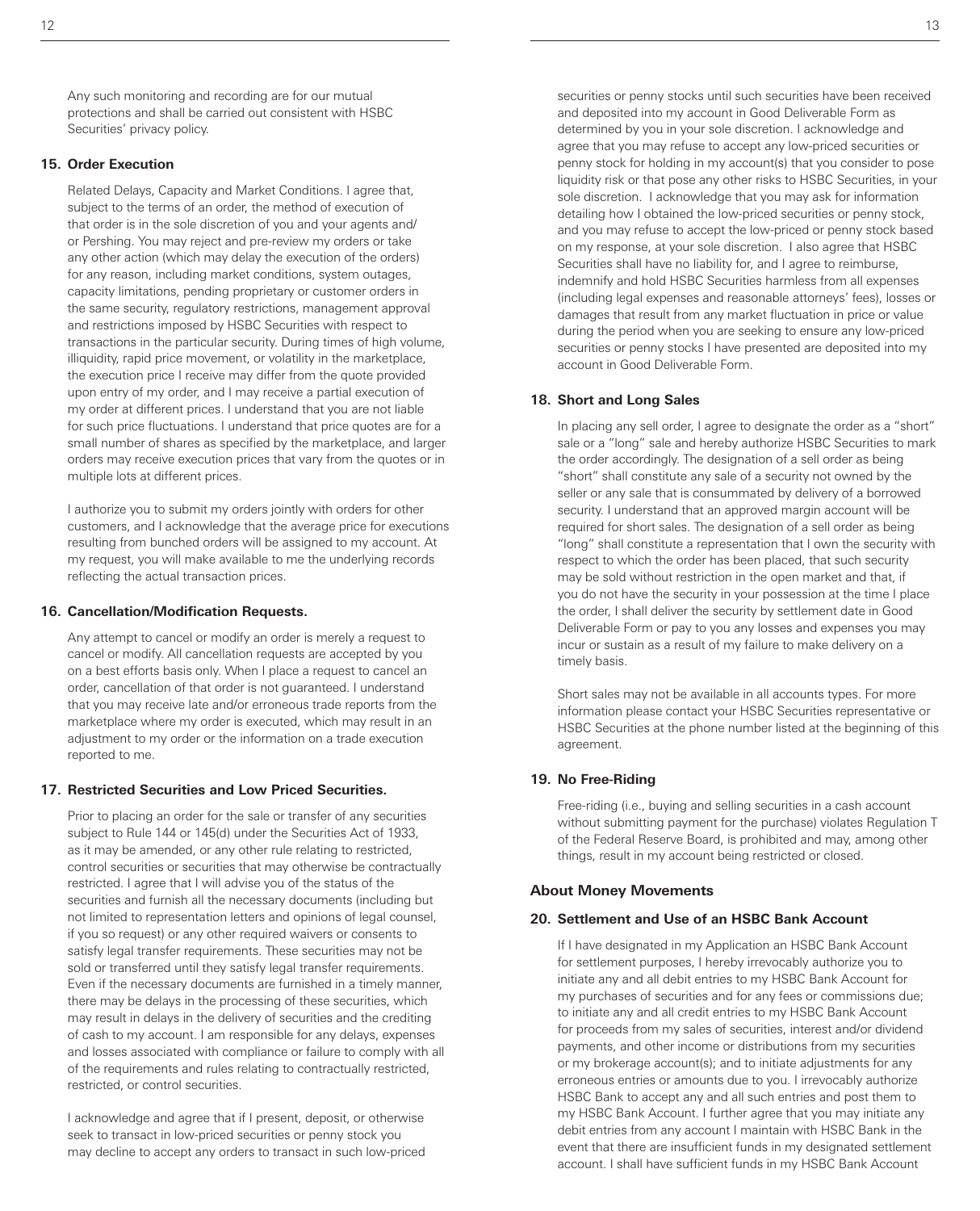on the settlement date for payment of securities purchased by me, plus commissions. You shall have the right to review information in respect of my account balances at HSBC Bank. If I have not designated an HSBC Bank Account in my Application to be used in conjunction with my brokerage account(s), I shall nevertheless pay you by the settlement date for securities purchased by me, plus applicable fees and/or commissions. Upon my instructions, you will remit by check to my address given on the Application (or to such other address that I may thereafter advise you) the proceeds from the sale of my securities and income from my securities, if any. Prior to accepting a buy order, HSBC Securities may, without notice, require funds for the purchase amount to be available in my brokerage account or the HSBC Bank Account I have designated for settlement purposes.

#### **21. Sweep Options**

In connection with my HSBC Securities account, I understand that I may select an HSBC Bank Account or a money market mutual fund (taxable or tax-free, subject to meeting any required qualifications) as a sweep option for my account ("sweep option"). I should not view the fact that HSBC Securities is making these sweep options available as a recommendation to me of any particular option. I understand that I may choose to have no sweep option.

If I select a sweep option, I understand and agree that cash balances in my account will be automatically invested or deposited in that sweep option. Regardless of which sweep option I have chosen, cash balances of any amount will be transferred not later than the next business day.

I authorize HSBC Securities, as my agent, to deposit into sweep option monies that it receives from me; any proceeds from my redemption, withdrawal, or sale of assets; or any dividends or interest it receives for my account. I also authorize HSBC Securities to redeem shares of the money market mutual fund or make withdrawals from the HSBC Bank Account (or any other account at HSBC Bank or any of HSBC Bank's affiliates in the event the designated settlement account has insufficient funds) to pay debits in my account, including but not limited to those arising from securities transactions, checks written on my account and all related fees. I also authorize you to initiate adjustments for any erroneous entries or amounts due to HSBC Securities. HSBC Securities may perform each of these activities without giving me prior notice.

**If I decline to have a sweep option for my account, I understand that any cash balances in my account will remain there as free credit balances and shall earn no interest or other income.** In that case, I understand that it would be my obligation to instruct HSBC Securities each time I want to invest the free credit balances in my account (or transfer the credit balances to my bank account), including if I desire to invest the free credit balances in a taxable or tax-free money market mutual fund. In addition, I acknowledge and agree that if I decline a sweep option, HSBC Securities has no obligation to monitor or advise me concerning free credit balances that may be in my account.

If I choose to designate a taxable or tax-free money market mutual fund to be the sweep option for my account, a prospectus for such fund will be made available to me in paper form or electronically by my HSBC Securities representative, by calling HSBC Securities at the phone number listed at the beginning of this agreement or at the money market mutual fund sponsor's website. The fund's prospectus contains important information about the fund's

investment objectives, risks, charges, and expenses, all of which should be considered by an investor before designating a money market mutual fund as the sweep option. I understand and agree that the shares in the money market mutual fund will be purchased for me in accordance with the terms of the prospectus at the applicable net asset value. I understand that transactions in the money market mutual fund will be included in my periodic account statement in lieu of a confirmation for each transaction. I also understand that (1) an investment in shares of a money market mutual fund is not equivalent to a bank deposit and is not insured by the FDIC or insured or guaranteed by the U.S. Government and (2) certificates for money market mutual fund shares will not be issued. I understand that a money market mutual fund cannot assure that its \$1 per share price will be maintained and HSBC Securities is not responsible for maintaining the \$1 per share price. There is no guarantee that the rate of return on any particular money market mutual fund will be, or will remain, higher than other options over any period. In addition, a money market mutual fund incurs fees and expenses that are indirectly borne by its shareholders. Such fees and expenses will reduce the yield of such fund. Finally, I understand and agree that HSBC Securities reserves the right to change the money market mutual funds made available as sweep options.

HSBC Securities makes available exclusively, or in addition to other money market mutual fund sweep options, certain classes of shares of money market mutual funds advised by its affiliate, HSBC Global Asset Management ("HSBC Money Market Funds"). HSBC Securities and/or its affiliate may receive distribution fees (such as Rule 12b-1 fees), investment management fees, service fees, and other compensation from the HSBC Money Market Funds. In addition, HSBC Securities may receive a portion of the fees paid to the investment managers of the HSBC Money Market Funds. These fees, which vary depending on the fund (and class thereof) used, are paid directly by the HSBC Money Market Funds but ultimately are borne by the shareholders in the HSBC Money Market Funds. These fees may be higher than those charged by funds with similar investment strategies. In addition, Pershing may assess fees, including asset-based fees, for developing and maintaining the HSBC Money Market Funds on the Pershing platform as sweep options, and these fees may be paid by HSBC Global Asset Management directly or by HSBC Securities with full or partial reimbursement by HSBC Global Asset Management.

In connection with the sweep options available to me with respect to my account, HSBC Securities will provide me with written notice prior to (1) making changes to the terms and conditions of a sweep option, (2) making changes to the terms and conditions of a product currently available as a sweep option, (3) changing, adding or deleting products available as sweep options, or (4) changing my investment through the sweep option from one product to another. The written notice will describe the new terms and conditions or the new product available as a sweep option, as well as the options available to me if I do not accept the new terms or conditions or the new product.

#### **22. Free Credit Balances**

Any free credit balance carried for my account represents funds payable to me upon demand, in the normal course of business, subject to any open commitments in any of my accounts. Such free credit balances are not segregated and may be used in the conduct of your business as permitted by Securities and Exchange Commission regulations.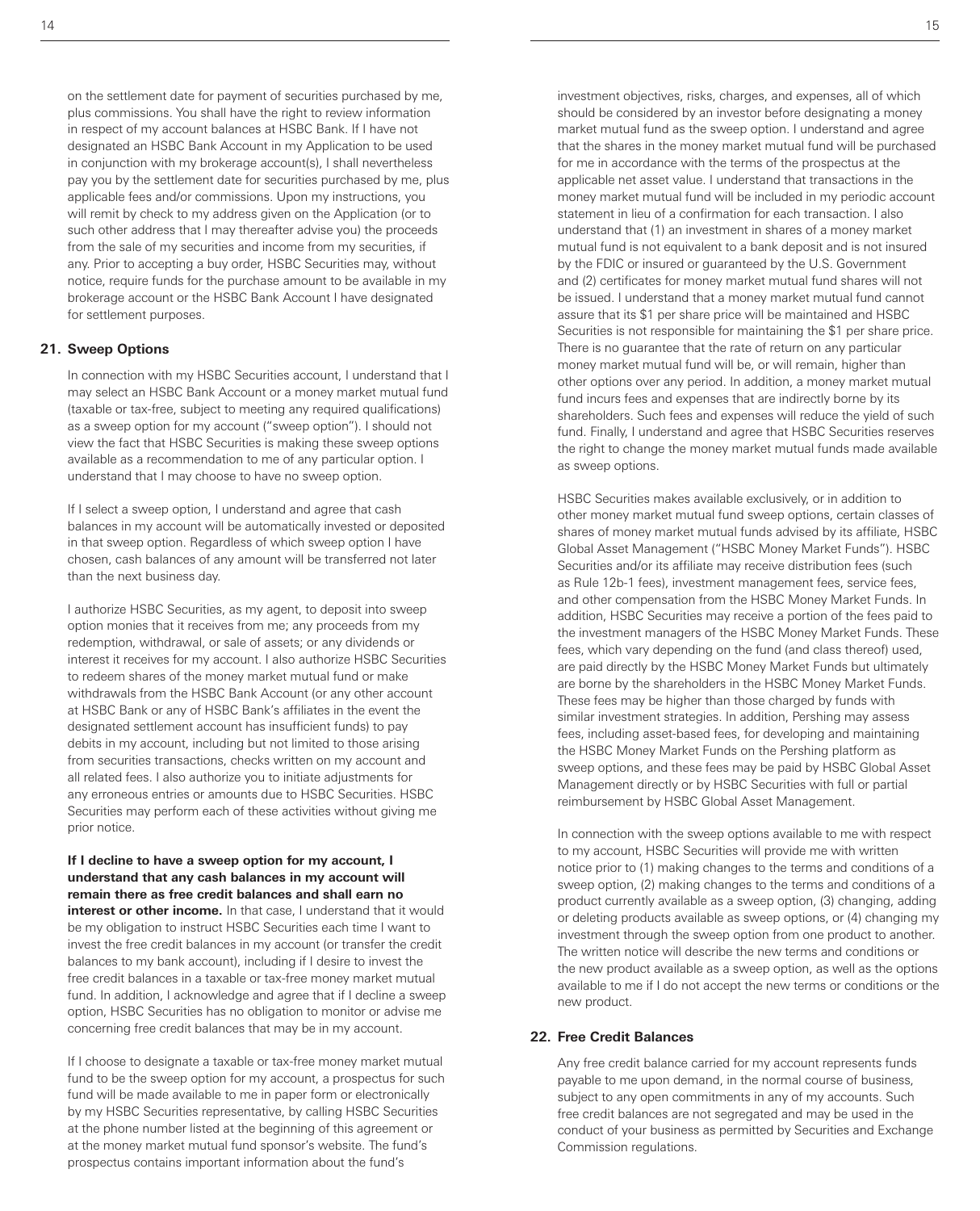#### **23. Wire Transfers.**

I may be a party to a wire transfer that may be credited or debited against my account. I agree to be bound by any rules then in effect governing the use of any system through which you may, in your sole discretion, transmit funds. Any credit resulting from a wire transfer is provisional until you receive final payment. You reserve the right to delay or prevent withdrawal of funds pending verification of final payment. If final payment is not received, or if my account was credited by mistake, I agree that you may reverse the credit to my account or that I shall otherwise reimburse you if funds in my account are not sufficient. I agree to notify you immediately of any errors. If a payment does not become final, the originator shall not be deemed to have paid me the amount of the credit. If your wire transfer qualifies as a remittance transfer, as defined in Subpart B of Regulation E (12 CFR § 1005.30, et seq.), additional rules may apply which will be disclosed to you when you use that service.

Each time I request a wire transfer, I am authorizing you to withdraw the amount of the requested wire transfer, plus any applicable fees and charges, from my account and send them to the account I designate unless remittance transfer rules apply. I agree that you may, in your sole discretion as you deem necessary, use security procedures for accepting and acting upon wire transfer instructions. I agree that such security procedures may include one, some or all of the following, depending on the type, amount and frequency of the wire transfer request: requestor and/or account owner identification and verification; requestor and/or account owner signature comparison or verification; documentation requested to verify the individual or entity recipient; confirmation of receiving bank and/or account designation; notice provided via email, message center or phone to account owner and/or authorized agent; account surveillance and/or trending analysis. In some circumstances, you may place limits on the portability of funds and additional documentation may be required.

You shall endeavor to execute each wire transfer request on the business day received if such request is received and authenticated by the cut-off time established by you from time to time. Transfer requests received by you after the cut-off time shall be treated as received on the following business day. I do not have the right to cancel or amend a wire transfer request after it has been received by you, in accord with applicable laws, rules and regulations unless remittance transfer rules apply. All third-party wire requests are subject to approval by you and may be rejected.

If a wire transfer is rejected, you shall endeavor to notify me of the rejection, but are not obligated to do so. You shall have no liability or other obligation for a rejected wire transfer request or for any unauthorized wire unless remittance transfer rules apply.

You shall not be responsible for any delays or mistakes caused by others through which you transmit funds unless remittance transfer rules apply. I agree that you shall not be liable or responsible for any delay or failure to transfer any amount requested because of rules, regulations or policies of the wire transfer service that limit, in the aggregate, the amount you or any financial institution you may use to transfer funds, can transfer from time to time during any banking day.

If I am entitled to compensation for any delay or improper completion of wire transfer as a result of an error by you, your liability shall be limited to the payment of interest for a period not exceeding the lesser of 60 days or the period between the date of

the error and the date of the correction. Any such compensation shall be paid at your discretion by either (1) adjusting my account balance to reflect the average balances I would have had but for the error, or (2) direct payment of cash in an amount equal to interest at the average applicable federal funds rate for that period.

#### **About Arbitration and Disputes**

#### **24. Arbitration**

This Agreement contains a pre-dispute arbitration clause. By signing an arbitration agreement, the parties agree as follows:

- a. All parties to this Agreement are giving up the right to sue each other in court, including the right to a trial by jury, except as provided by the rules of the arbitration forum in which a claim is filed.
- b. Arbitration awards are generally final and binding; a party's ability to have a court reverse or modify an arbitration award is very limited.
- c. The ability of the parties to obtain documents, witness statements and other discovery is generally more limited in arbitration than in court proceedings.
- d. The arbitrators do not have to explain the reason(s) for their award unless, in an eligible case, a joint request for an explained decision has been submitted by all parties to the panel at least 20 days prior to the first scheduled hearing date.
- The panel of arbitrators may include a minority of arbitrators who were or are affiliated with the securities industry.
- f. The rules of some arbitration forums may impose time limits for bringing a claim in arbitration. In some cases, a claim that is ineligible for arbitration may be brought in court.
- g. The rules of the arbitration forum in which the claim is filed, and any amendments thereto, shall be incorporated into this Agreement.

#### **25. Agreement to Arbitrate Controversies**

I agree that any and all controversies that may arise with you concerning any account(s), transaction, dispute, or the construction, performance, or breach of this Agreement or any other agreement, whether entered into prior, on or subsequent to the date hereof, shall be determined by arbitration. Any arbitration under this Agreement shall be held under and pursuant to and be governed by the Federal Arbitration Act, and shall be conducted before an arbitration panel convened by FINRA. Such arbitration shall be governed by FINRA rules. The award of the arbitrators, or of the majority of them, shall be final, and judgment upon the award rendered may be entered in any court of competent jurisdiction.

No person shall bring a putative or certified class action to arbitration, nor seek to enforce any pre-dispute arbitration agreement against any person who has initiated in court a putative class action; or who is a member of a putative class who has not opted out of the class with respect to any claims encompassed by the putative class action until: (i) the class certification is denied; or (ii) the class is decertified; or (iii) the customer is excluded from the class by the court. Such forbearance to enforce an agreement to arbitrate shall not constitute a waiver of any rights under this Agreement except to the extent stated herein.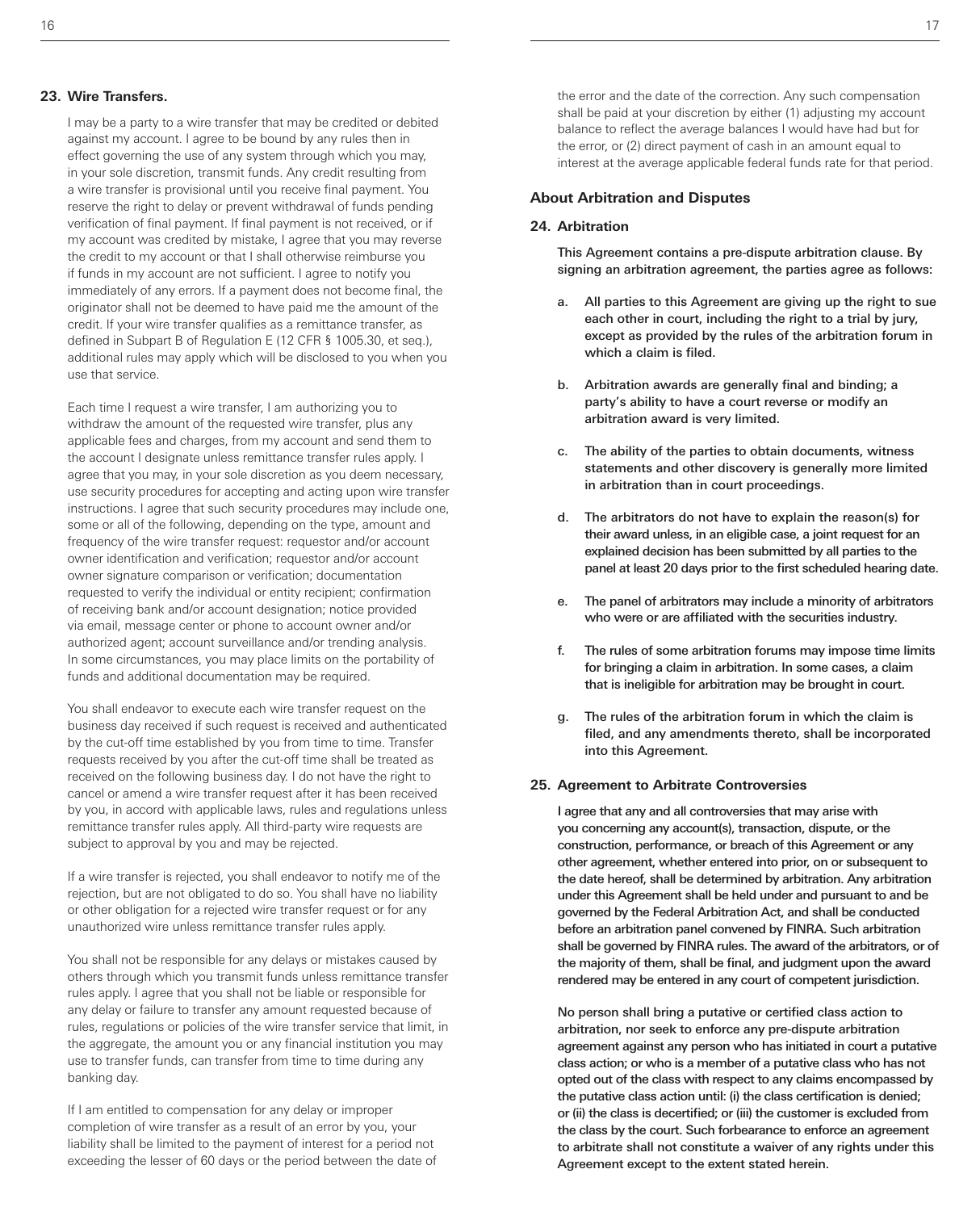#### **26. Attorneys' Fees**

I understand that, in the event I have to hire a lawyer with regard to any dispute concerning my account with HSBC Securities, regardless of the outcome of the dispute, I will be responsible for payment of all of my attorneys' fees and expenses, and HSBC Securities will be responsible for payment of all of its attorneys' fees and expenses, and neither of us will seek reimbursement of our attorneys' fees and expenses from the other. I further agree that neither a court nor an arbitrator shall have the power to award attorneys' fees.

#### **27. Levy/Legal Proceedings and Process.**

I agree that if I, or my account, become involved in legal proceedings and you receive an execution, levy, tax levy or notice, court order or other legal document ("legal process") that you believe requires you to supply information on my account, to restrict my account and/ or to pay money from my account, I authorize you to do so regardless of whether I appeared in those proceedings and regardless of whether those proceedings occurred within the jurisdiction where I or my account is located. I understand that if you receive legal process pertaining to my account, then my use of my account or the services to access my account may become restricted. You are not responsible for determining or otherwise claiming which funds or investment products comprising my account are exempt from the reach of a third party or legal proceeding. Further, in order to comply with the legal process you receive, I also authorize you to liquidate all, a portion, or such part of the securities or other investment products in my account as you see fit. I waive any and all claims against you for any actions you may take in response to legal process received regarding my account, including but not limited to liquidation of my account. I agree that you shall not be liable for any damages, whether indirect, special, punitive, incidental, consequential or otherwise, for any actions you may take in response to legal process you receive on my account. Any fees or expenses (including attorney's fees) you incur in responding to any legal process you receive regarding my account may be charged against my account, to the extent permitted by applicable law, rule or regulations.

#### **About the Day to Day of the Account**

#### **28. Transfer of Assets into Account.**

I agree that all securities and other property deposited in my account shall be in Good Deliverable Form, unless you otherwise approve. I agree to give HSBC Securities timely information relating to any restrictions on the transfer of any securities and other property. I further agree to timely satisfy all legal transfer requirements and to furnish all necessary documents before and after securities are transferred.

#### **29. Transaction Reports and Account Statements**

I understand that reports of the execution of orders and statements of activity in my account(s), as well as certain other documents and communications, shall be mailed to me at my address of record, unless I have separately agreed to electronic delivery. I agree to notify you promptly by telephone (followed by prompt written confirmation) of any error or discrepancy in, or objection to, any confirmation advice or statement. Reports of the execution of orders shall be conclusive if I do not object in writing within the shorter of the settlement cycle of the subject transaction(s) or three business days after such documents have been made available

to me (by mail, electronically, or otherwise). Account statements shall be deemed correct and conclusive if I do not object in writing within five business days after a statement has been made available to me (by mail, electronically, or otherwise). If, through any error, you have received property that is not rightfully mine, I agree to notify you and return the property immediately. I further agree to notify you promptly of any change of address or electronic mail address, if applicable. I acknowledge that to the extent that you are invested in the same securities, your valuation of such positions may be different from the valuation provided by me, another broker-dealer, or third parties.

#### **30. Notices and Other Communications;**

House holding; Consent to Receive Faxes, Telephone Calls and E-mail from HSBC Securities. I agree that you may designate the manner in which I must send different types of communications (including changes in my contact information and trading instructions) to you and the addresses to be used for that purpose. HSBC Securities need not act upon any communications that are transmitted in a manner that is inconsistent with these designations. HSBC Securities will have no liability whatsoever for relying on any direction from, or document signed by, any person that it reasonably believes to be me or to be authorized by me or is using my authentication devices (such as a PIN or password) to give the direction or sign the document, whether or not the person actually has authority to do so.

To the extent I use e-mail to communicate with HSBC Securities, I agree that I will send all e-mails from an e-mail address designated by me for that purpose, and that, until I notify you of a change in that address, you may assume that all e-mails sent from that address have been sent by me. I will not use e-mail to transmit orders to purchase or sell securities or other time-sensitive instructions. I will not transmit any personal or identifying information (such as credit or debit card numbers, Social Security numbers, passport or visa numbers or passwords) via the Internet unless I am certain that the transmission will be secure and encrypted. HSBC Securities will send me all notices and other communications according to the contact information that I have provided, and I will be responsible for notifying HSBC Securities immediately of any changes in that information. I agree to notify you immediately if my e-mail address' security is hacked or otherwise compromised. All communications mailed, electronically transmitted or sent to me at the address provided by me for my account will be deemed to have been delivered to me by you when sent. I waive all claims resulting from any failure to receive these communications.

If you deliver any account documents referenced in this Agreement in paper, I agree to your mailing statements, prospectuses, proxy materials and other communications related to my account in one envelope with the statements, prospectuses, proxy materials and other communications related to the account of others who live at my address. I may revoke this consent at any time by contacting my investment professional at my designated branch office or HSBC Customer Service at the toll-free number provided on your statement. I will resume receiving statements, prospectuses, proxy materials and other communications related to my account separately within 30 calendar days of HSBC Securities' receiving my notice of revocation.

By providing HSBC Securities with my facsimile number(s), telephone number(s) and e-mail address and any successor or additional facsimile numbers, telephone numbers and e-mail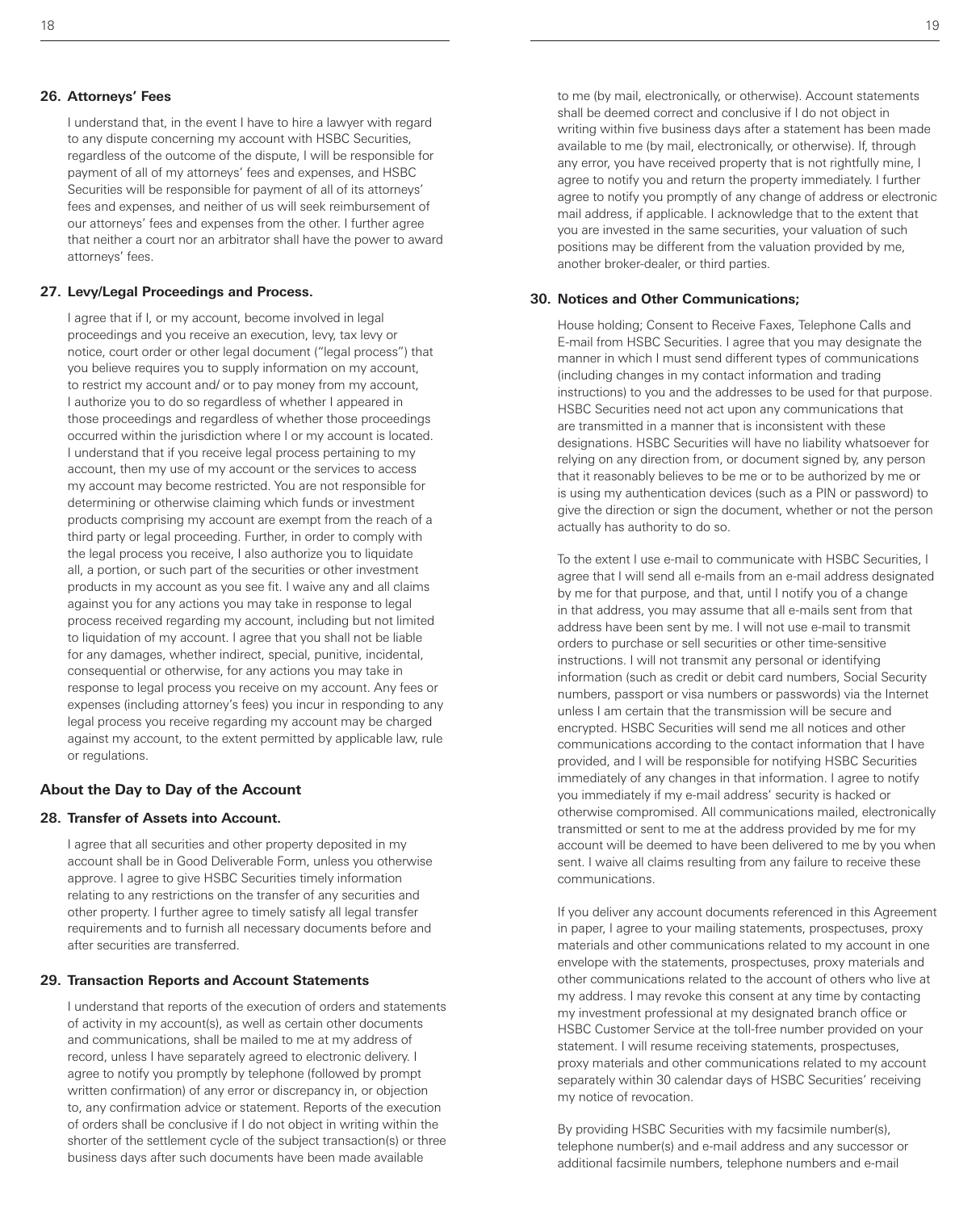addresses, I consent to receive faxes, telephone calls or e-mails from HSBC Securities in connection with my accounts, including but not limited to the offer of any products or services for such accounts. I may revoke this consent at any time in writing.

An account holder that is an entity may appoint one or more authorized persons as the designated recipient(s) for account communications. The designated recipient shall receive such account communications on behalf of the entity and select the delivery preference (i.e., electronic or paper) on behalf of the entity. The designated recipient must be an officer of the entity (e.g., a trustee of a trust or a general partner of a partnership) who is duly authorized to act in this capacity on behalf of the entity. If an entity has more than one authorized person, account communications provided to the designated recipient shall constitute notice to the entity and all of its authorized persons. Notwithstanding the foregoing, you may deliver certain account communications to any or all authorized persons in your discretion. The entity shall notify you promptly in writing should it wish to change or revoke the appointment of the designated recipient and acknowledges that you shall be entitled to continue to send account communications to only the designated recipient until it receives such written notice.

#### **31. Proxies**

I understand that I will retain the right to vote proxies with respect to assets in my HSBC Securities account, which may be invested from time to time. I further understand that Rule 14b-1 under the Securities Exchange Act of 1934 requires HSBC Securities to provide my name, address and securities positions held in my HSBC Securities account to those mutual funds and other requesting companies whose securities may be in my HSBC Securities account, unless I specifically object to that disclosure. Therefore, if I do not indicate my objection in writing, you must disclose the information, but only if a company requests it. Written objections must be sent to HSBC Securities (USA) Inc., Attn: Compliance Department, 452 Fifth Avenue, New York, NY 10018.

#### **32. Allocation of Investment Opportunities**

Initial Public Offerings and Other Offerings. HSBC Securities allocates investment opportunity among accounts in a manner that HSBC Securities determines to be appropriate. HSBC Securities may make allocations with reference to numerous factors. These factors may include but are not limited to timing of a client's subscription to or indication of interest in the investment, relative size of applicable accounts and their expected future sizes, the capacity of portfolio funds, investment objectives and guidelines and financial circumstances, risk tolerance, availability of other investment opportunities, and available cash for investment. I may be offered the opportunity to participate in initial public offerings ("IPOs") and other offerings if HSBC Securities believes that such investments are consistent with my account type, investment objectives, and financial circumstances. I understand that other factors may also be taken into consideration in connection with allocation of IPOs and other offerings, including that my HSBC Securities may choose to offer participation to only a small group of suitable clients. HSBC Securities' allocation policies and procedures are subject to amendment from time to time.

#### **33. Allocation for Callable Securities**

When I hold securities that are callable in part, I acknowledge that I may be required to participate in an impartial lottery allocation system of the called securities. A description of your lottery system

for callable securities is available upon request. I understand and agree that the allocation methodology may be subject to change at any time.

#### **About When You Provide Advice**

#### **34. Recommendations; Research**

I acknowledge that, unless HSBC Securities has expressly agreed otherwise, HSBC Securities is acting in the capacity of my broker in connection with any transaction executed for my account and not as an investment adviser. I understand that HSBC Securities is under no obligation to provide recommendations with respect to my account(s).

I further understand that there is no guarantee that my investment objectives will be achieved and that I am responsible for providing you with timely notice of any change in my financial circumstances.

To the extent that my transactions differ from any specific recommendation that may be made by HSBC Securities, where applicable, to me with respect to the security, size, price and timing of a transaction, or to the extent there have been variations in the facts relevant to the transaction, I agree that HSBC Securities has no responsibility for determining the suitability of these transactions to me. In addition, any investment research that may be made available to me shall be subject to the condition that it shall not form a primary basis for any investment decision for me.

HSBC Securities may make available information about securities and investment strategies, including its own research reports and market commentaries as well as materials prepared by others. None of this information is personalized or in any way tailored to reflect my personal financial circumstances or investment objectives and the securities or investment strategies discussed might not be suitable for me. Therefore, I should not view the fact that HSBC Securities is making this information available as a recommendation to me of any particular security or investment strategy. The information contained in the research reports shall not be construed as an offer to sell or the solicitation of an offer to purchase any security. The research reports have been prepared as of the date indicated and should only be considered current as of the initial publication date. They may become unreliable for various reasons including, but not limited to, changes in market or economic conditions.

The research reports are obtained from sources deemed to be reliable. However, you and your affiliates do not guarantee the accuracy, completeness or correct sequencing of the research reports and expressly disclaim all warranties, express and implied, with regard to the results to be obtained from their use, including, without limitation, any implied warranties of merchantability or fitness for a particular purpose and any implied warranties arising from a course of performance, a course of dealing, or trade usage.

Neither you nor your affiliates shall be obligated to update information or opinions regarding any company or security. The research reports are not intended to provide tax, legal or investment advice. You and your affiliates shall not be liable for any indirect, special, punitive, incidental, or consequential damages or other losses (including, but not limited to, lost profits, trading losses and damages) that may result from use of the research reports or for omissions or inaccuracies of the information contained in them. I am strictly prohibited from reproducing, redistributing or retransmitting any information contained in the research reports.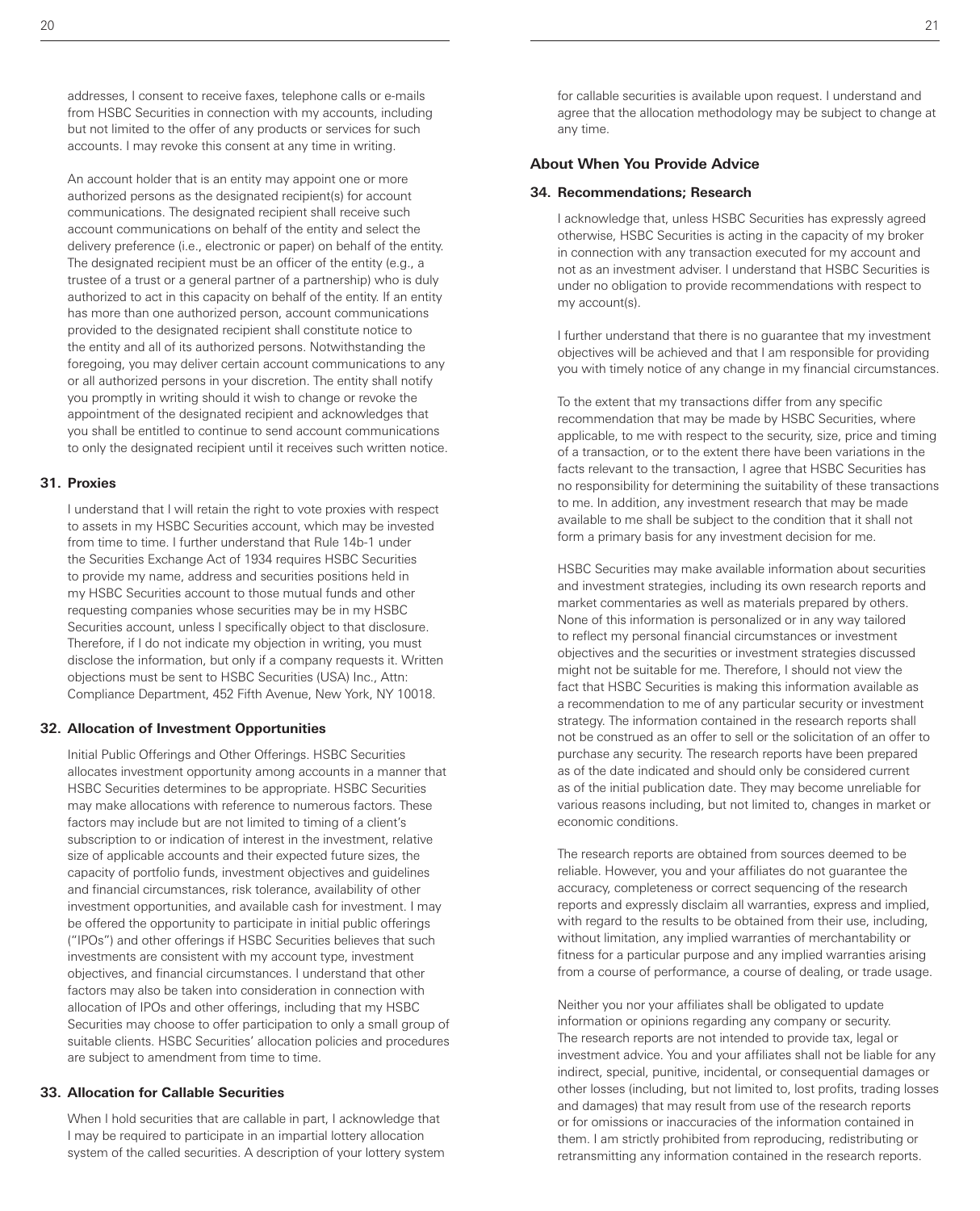#### **35. Self-Directed Accounts**

If I have a self-directed account or self-directed online account of any type that is not subject to an investment management agreement, I acknowledge that HSBC Securities does not and will not give investment, legal or tax advice or make securities recommendations in your self-directed or self-directed online account(s). I agree that as a self-directed investor all my orders entered are unsolicited and based on my own investment decisions or the investment decisions of my duly authorized representative. I agree that neither HSBC Securities nor any of its employees are my duly authorized representative and that I will neither solicit nor rely upon HSBC Securities or any of its employees for any such advice. I understand that I am solely responsible for all orders entered, including but not limited to trade qualifiers; the number of trades entered; the suitability of any trade(s); investment strategies and risk associated with each trade, and will not hold HSBC Securities or its employees liable for those investment decisions. I further understand that HSBC Securities does not and will not review the appropriateness or suitability of any transactions implemented or investment strategies employed in my account. I hereby agree to hold HSBC Securities and its officers, directors, employees, agents, and affiliates harmless from any liability, financial or otherwise, or expense (including attorneys' fees and disbursements) as incurred, as a result of losses or damages I may suffer with respect to any such decisions, instructions, transactions or strategies employed in my account by me or my duly authorized representative, or as a result of any breach by me of any section of this Agreement.

#### **36. Retirement Accounts**

HSBC Securities' long standing view is that our clients receive the most benefit from comprehensive personalized investment advice delivered by investment professionals. Therefore, for any client who has sufficient retirement assets and wants to receive advice on investments, HSBC Securities will offer that advice through our Managed Account platform, either through Spectrum or MPA, delivered with your HSBC Securities representative's personal guidance. Notwithstanding HSBC Securities' view that the vast majority of our clients' investment needs for their retirement assets will be met through an asset allocation or strategy administered under one of HSBC Securities' available Managed Accounts (as noted above), HSBC Securities will also provide, in limited circumstances, recommendations to a single premium immediate fixed annuity, rather than a Managed Account.

For Clients Not Utilizing a Managed Account or Fixed Immediate Annuity: For any client for whom these offerings are not advisable – be it Managed Account or fixed immediate annuity – or who chooses to not to follow our recommendation, we will not provide investment advice or recommendations that they enroll in any other type of account. Rather, as described below, non-advised (execution-only) retirement brokerage account services will be made available to such client.

For retirement clients who do not want investment advice or who, for whatever reason, do not want or are not appropriate for a Managed Account or a fixed immediate annuity under the limitations discussed above, HSBC Securities will make available – but not recommend – a non-managed (execution-only) retirement brokerage account for which no advice will be available from HSBC Securities or its representatives. These accounts are considered self-directed (or execution-only) brokerage accounts and will execute only non-advised trades directed by clients. (See paragraph 35)

#### **About Regulation**

#### **37. Applicable Rules and Regulations**

I understand that all orders and transactions with respect to my account(s) shall be subject to the constitution, rules, regulations, customs usages, rulings and interpretations of the exchange or market, and the clearing facility, if any, where the transactions are executed and/ or settled or, if applicable, of FINRA, and to all applicable laws and regulations.

In no event will you, your agents or your affiliates be obligated to effect any transaction you or they believe would violate any federal or state law, rule or regulation or the rules or regulations of any regulatory or self-regulatory body no matter where located, and you or they may cancel any such transactions or liquidate or repurchase securities purchased or sold in such transactions at my sole expense if such transactions are deemed to have violated, or be in violation of, any applicable law or rule.

I represent that I am in compliance with all applicable legal, tax, and other financial disclosure obligations to which I am subject relating to my account or the assets therein. I represent that, to the best of my knowledge, (i) the existence of the account and the assets in the account have been or will be disclosed, if required by the laws of my country of citizenship and my country(ies) of residence (if different), and by any other country's laws that might apply to me or my assets, and (ii) any asset transfers into or out of the account will be in full compliance with the laws of my country of citizenship and my country(ies) of residence (if different), and with any other country's laws that might apply to me or my assets.

#### **About Taxes**

#### **38. Responsibility for Account**

No Legal or Tax Advice. I assume full financial responsibility with respect to all transactions executed for my account and my investment decisions. I acknowledge that HSBC Securities and Pershing do not provide tax, accounting or legal advice and that I am responsible for these matters. I should consult with my tax adviser regarding the tax consequences of my investment decisions. United States persons (including U.S. citizens and residents) are subject to U.S. taxation on their worldwide income and may be subject to tax and other filing obligations with respect to the U.S and non-U.S. accounts including, for example, Form TD F 90-22.1 (Report of Foreign Bank and Financial Accounts ("FBAR")). U.S. persons should consult a tax advisor for more information. If I am a resident or citizen of a non-U.S. jurisdiction (or an entity domiciled outside the U.S.), I further represent that I am responsible for, and shall comply with, all laws, regulations and reporting requirements of such foreign jurisdiction that may be applicable as the result of my maintaining an account with HSBC Securities in the United States. These may include, without limitation, any laws or regulations in respect of the payment of taxes, tax reporting or foreign exchange holdings or reporting applicable to residents, citizens or domiciled entities of my country.

#### **About International Matters**

# **39. Additional Client Disclosure and Understanding for Non-Residents of the U.S.**

This section applies to non-United States residents and non-U.S. domiciled entities who maintain accounts with HSBC Securities. My account is based in the U.S., and not in my country of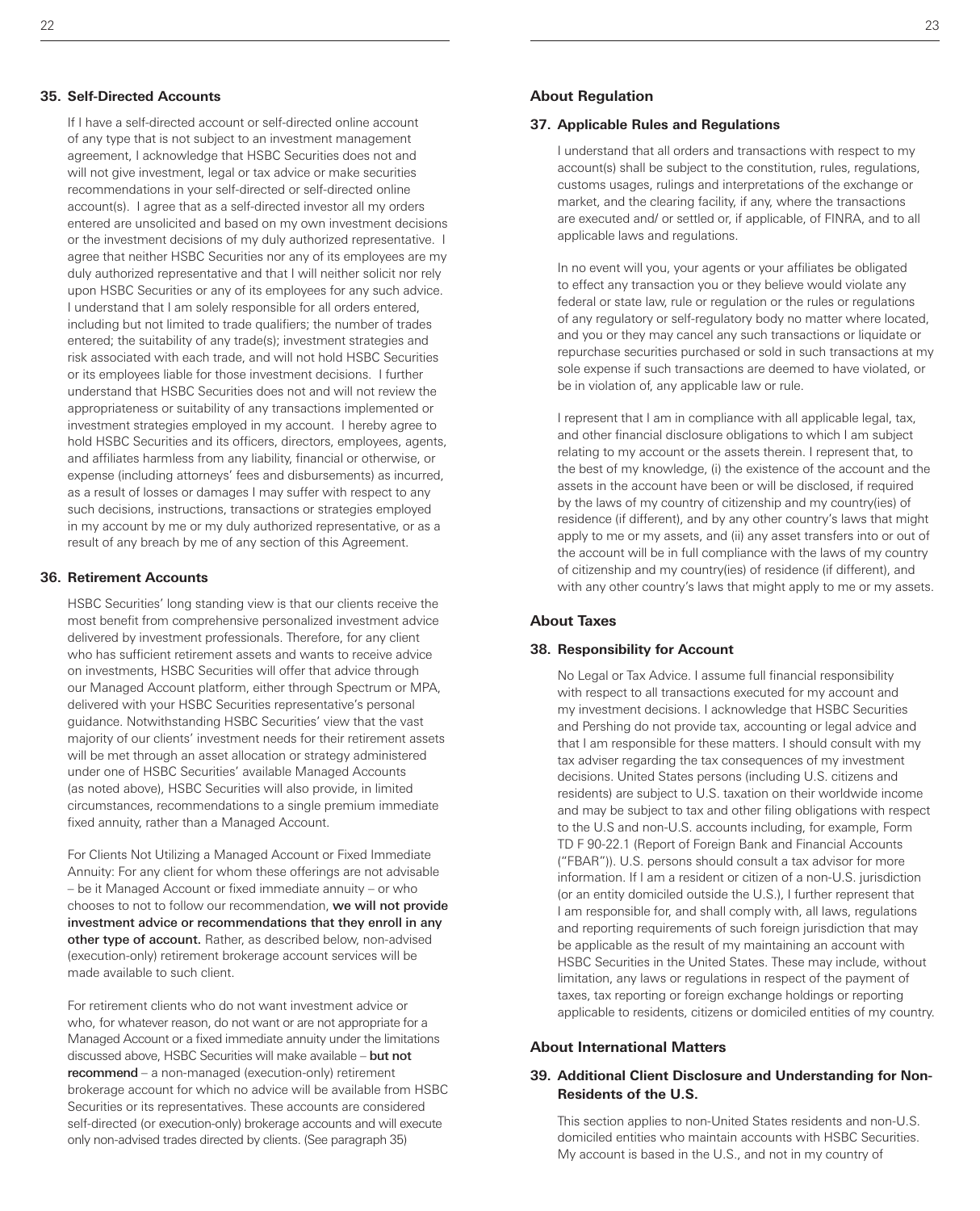I also acknowledge that the disposition of my account following my death shall be controlled by the terms of my account and the applicable laws and regulations of the HSBC Securities office where my account is maintained and not with respect to my non-US residency or domicile. Accordingly, any laws of inheritance and descent applicable to the account based upon my legal residency or domicile outside of the US at the time of my death will not control how the assets are disposed by HSBC Securities. I understand that I may make special arrangements for such dispositions by contacting my representative at HSBC Securities subject to any of your applicable rules and regulations relating to such disposition.

Further, I also acknowledge that there may be US estate and other taxes due at the federal and state levels on my US-situs assets (typically shares in US companies) at the time of my death if those assets are held in my personal name as opposed to in the name of a company and that HSBC Securities may be required by applicable US federal and state law to hold back assets and disposition proceeds until those taxes are paid or other arrangements are made with the tax authorities.

Not all HSBC Securities accounts, products, services or investments are available to residents of all countries, and HSBC Securities in its discretion may refuse to offer certain products, services or investments to me based on my country of residence.

Many countries have various laws, rules and regulations that may apply to my opening and maintaining accounts, products or services outside my country of residence or domicile, including certain asset transfer and transaction reporting and filing requirements and laws, rules and regulations regarding the filing of tax information and payment of taxes, and other foreign exchange or capital controls. I am responsible for knowledge of and adherence to any such laws, rules and regulations, and specifically it shall be my sole responsibility to adhere to and comply with any reporting or filing requirements in my country or domicile of residence that might apply as a result of my maintaining an account with HSBC Securities in the United States or the transfer of any assets to or from my account, and the proper and timely filing and payment of all taxes in my country of residence. With respect to the foregoing, by executing this Agreement and establishing my account, I am affirmatively representing that I have complied with all foreign exchange or capital control obligations that may apply to me (if any), and that where applicable I have received any authorization needed to establish my account or for any transfer of assets to my account. Further, at all times while I maintain an account with HSBC Securities, I represent that I shall continue to comply with any and all such laws, rules, regulations and reporting or filing requirements as required by my country of citizenship, residence or domicile.

With respect to the preceding acknowledgments and representations, I agree that I shall indemnify and hold harmless HSBC Securities and

any of its affiliates, directors, officers, representatives, employees or agents against any complaint, claim, loss, damages or other injury or expense that may arise in connection with or with respect of any claim or action that is a result of or relates to my failure to adhere to or comply with any law, regulation or requirement of my country of citizenship, residence or domicile as contemplated in this section of this Agreement.

Self-directed and on-line self-directed accounts are currently not available to non-U.S. residents.

# **40. Sovereign Immunity or Similar Defense**

If I am entitled to claim sovereign immunity or a similar defense, I hereby waive all immunity (whether on the basis of sovereignty or otherwise) from jurisdiction, attachment (both before and after judgment), subpoena and execution to which I might otherwise be entitled in any action or proceeding in the courts of the United States or of any other country or jurisdiction relating in any way to my account and agree that I shall not raise, claim or cause to be pleaded any such immunity at or in respect of any such action or proceeding.

# **41. Foreign Currency Dividends and Balances**

Non-U.S. Currencies. Securities denominated in foreign currencies may be accepted into any account, in HSBC Securities' sole discretion. With respect to any security for which the base currency is not the U.S. dollar, you have the right, but not the obligation, to convert all non-U.S. dollar dividends into U.S. dollars using a fair market exchange rate on the payment date. If I would prefer that such dividends not be converted, I will contact my HSBC Securities investment professional.

Your ability to provide me with clearing, settlement or custody services with respect to foreign currencies or investments denominated in such currencies may be subject to restrictions or limitations. While you shall try to accommodate my reasonable requests to engage in transactions in, or provide clearing, settlement and custodial services directly or through service providers for, such currencies and securities, you are not obligated to do so. Where you do agree to try to provide such services, the terms upon which those services shall be provided shall be subject to the applicable laws, rules, regulations and customs of relevant markets, clearinghouses, exchanges and/or regulatory or self-regulatory bodies and your policies in relation thereto (each as amended from time to time) ("Rules"). The Rules may be applied without distinction between the capacities in which you are acting, that is, for your own proprietary account or for the account of one or more of your customers. Where this is the case, you shall be entitled, in your absolute discretion, to determine how to apply the Rules as between the accounts of your customers and your own proprietary accounts.

# **About Terminating the Account**

# **42. Bankruptcy, Insolvency, Reorganization Dissolution, Termination, Incompetency and Death**

I agree to promptly give written notice to HSBC Securities in the event of my bankruptcy or insolvency, and if I am not a natural person, of my reorganization, dissolution, termination or other similar condition. If I am a natural person, I agree that my guardian shall give HSBC Securities written notice of my incompetency and that my estate shall give HSBC Securities written notice of my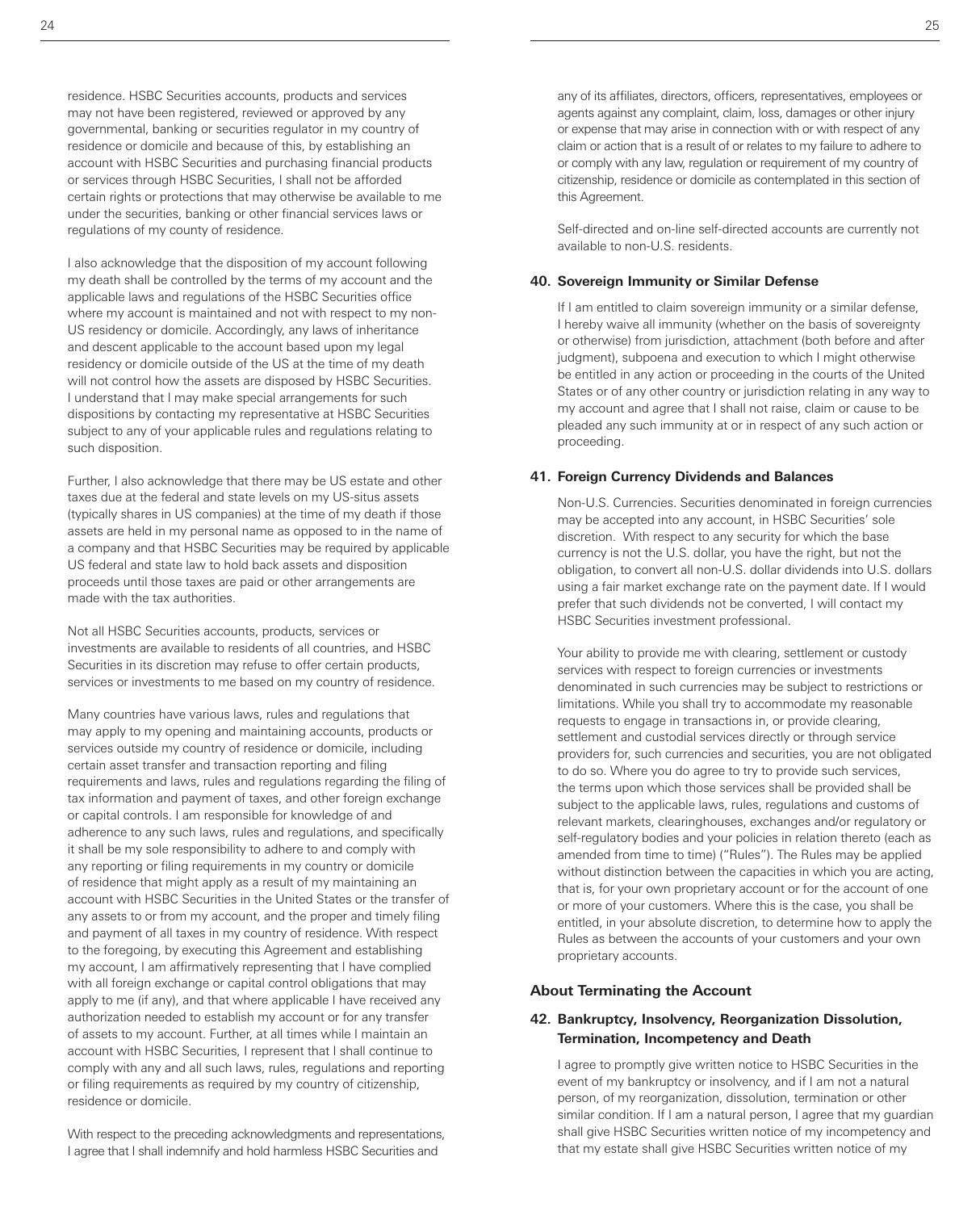You may, before or after receiving notice of any of the conditions described in the preceding paragraph, commence any proceedings, require any documents, or retain any portion of or restrict transactions in the account as you deem advisable in your discretion to protect yourself against any tax, liability, penalty, expense or loss. The person subject to the condition and the remaining joint owners, as well as the estate of any deceased joint owner and each surviving joint owner, shall be liable, jointly and severally, to HSBC Securities for (a) any tax, liability, penalty, expense or loss in the account resulting from the completion of transactions initiated prior to your receipt of a written notice of the condition; (b) any tax, liability, penalty, expense or loss incurred in the liquidation of the account or the adjustment of the interests of the joint owners; and (c) any other obligations owing with respect to the account.

If my account is a joint account with two or more owners, then any tax, liability, penalty, expense or loss becoming a lien against or payable out of the account as the result of any of the conditions described above or through the exercise of any power by a trustee or the representatives of an estate, shall be chargeable against the interest of the remaining joint owners or surviving joint owners as well as the interest of the estate and the beneficiaries of the estate.

If I am an individual and die while residing outside of the United States, HSBC Securities may require the executor or representative of my estate to provide a legal opinion or to file an ancillary proceeding to confirm the appointment as the executor or representative of my estate; to ratify any order, judgment or decree issued by a foreign court; or to otherwise resolve any dispute relating to my account. Additionally, in accordance with U.S. Internal Revenue Service guidelines, HSBC Securities may require the executor or representative to obtain transfer certificates from the U.S. Internal Revenue Service before releasing any of the assets in my account to my estate. Where a legal opinion, an ancillary proceeding or transfer certificates are required by HSBC Securities, all costs associated with obtaining any or all of those, including attorneys' fees, shall be paid by my estate or my heirs, and not by HSBC Securities.

# **43. Termination of Account; Dormant Accounts/Escheat**

I may at any time close my account by giving HSBC Securities written notice. Before closing my account, however, I first must repay any debit balances, pay HSBC Securities and Pershing all charges owed and settle any other obligations, and Pershing must receive all securities and other property for which the account is short and all funds to pay in full for all securities and other property for which the account is long. I may terminate specific features of my account if permitted and in the manner specified in this Agreement.

HSBC Securities may, in its sole discretion and at any time, with or without notice to me, terminate my account or any of its features, or change their nature, composition or availability. Termination of the account or of any feature shall be effective immediately or at a later time if so specified, except that the relevant parts of this Agreement shall remain in effect with respect to all transactions and other obligations then outstanding. Upon termination of my account, you may at any time and in your sole discretion liquidate my assets and deliver the proceeds thereof

(less any amounts owed to you) to me. You shall endeavor to return to me any sums payable to me that are delivered to you after my account has been closed. However, I understand that you may in your discretion charge additional administrative fees following termination of my account and that de minimis sums payable to me may be subject to such fees.

Funds, securities and/or other property held in any dormant account may escheat to the State of New York under applicable New York law or to another appropriate state, generally being the state of my last known residence or domicile. A dormant account under New York law is an account for which there has been no customer contact for the time period specified thereby, but under the laws of other states, longer or shorter time periods or other inactivity criteria may apply.

If I authorized you to send me one or more checks representing, in whole or in part, any payment to me from the issuer of any security (including dividend, interest, or other regularly-scheduled payments), and I fail to negotiate (i.e., cash or deposit) any such check either within six months or before the next regularlyscheduled check is sent (if earlier), then I will be considered an "unresponsive payee" under SEC Rule 17Ad-17, and I hereby instruct you to credit my account for such un-negotiated check and to reflect such credit on my periodic account statement.

## **44. Liability**

To the extent permitted by law, HSBC Securities shall not be liable for any expenses, losses, damages, liabilities, demands, charges and claims of any kind or nature whatsoever (including without limitation any legal expenses and costs and expenses relating to investigating or defending any demands, charges or claims) ("Losses") by or with respect to the account, except to the extent that such Losses are actual Losses proven with reasonable certainty, are not speculative, are proven to have been fairly within the contemplation of the parties as of the date hereof, and are determined by a court of competent jurisdiction or an arbitration panel in a final non-appealable judgment or order to have resulted solely from HSBC Securities' gross negligence or willful misconduct, and, without limiting the generality of the foregoing, HSBC Securities will not be liable for any indirect, special, punitive, incidental, or consequential damages or other losses (regardless of whether such damages or other losses were reasonably foreseeable). In addition, HSBC Securities will not be liable, for lost income or otherwise, if HSBC Securities or Pershing fails to automatically invest free credit balances or automatically redeem shares of a money market mutual fund in connection with a sweep option.

HSBC Securities shall have no liability for and I agree to reimburse, indemnify and hold HSBC Securities, its affiliates and their partners, directors, officers and employees and any person controlled by or controlling HSBC Securities harmless from all expenses (including legal expenses and reasonable attorneys' fees), losses or damages that result from (a) my or my agents' misrepresentation, act or omission or alleged misrepresentation, act or omission, (b) HSBC Securities' following my or my agent's directions or failing to follow my or their unlawful or unreasonable directions, (c) any of my actions or the actions of my previous advisers or custodian, and (d) the failure by any person not controlled by HSBC Securities to perform any obligations to me.

HSBC Securities shall not be liable for (i) force majeure or other events beyond the control of HSBC Securities, including without limitation any failure, default or delay in performance resulting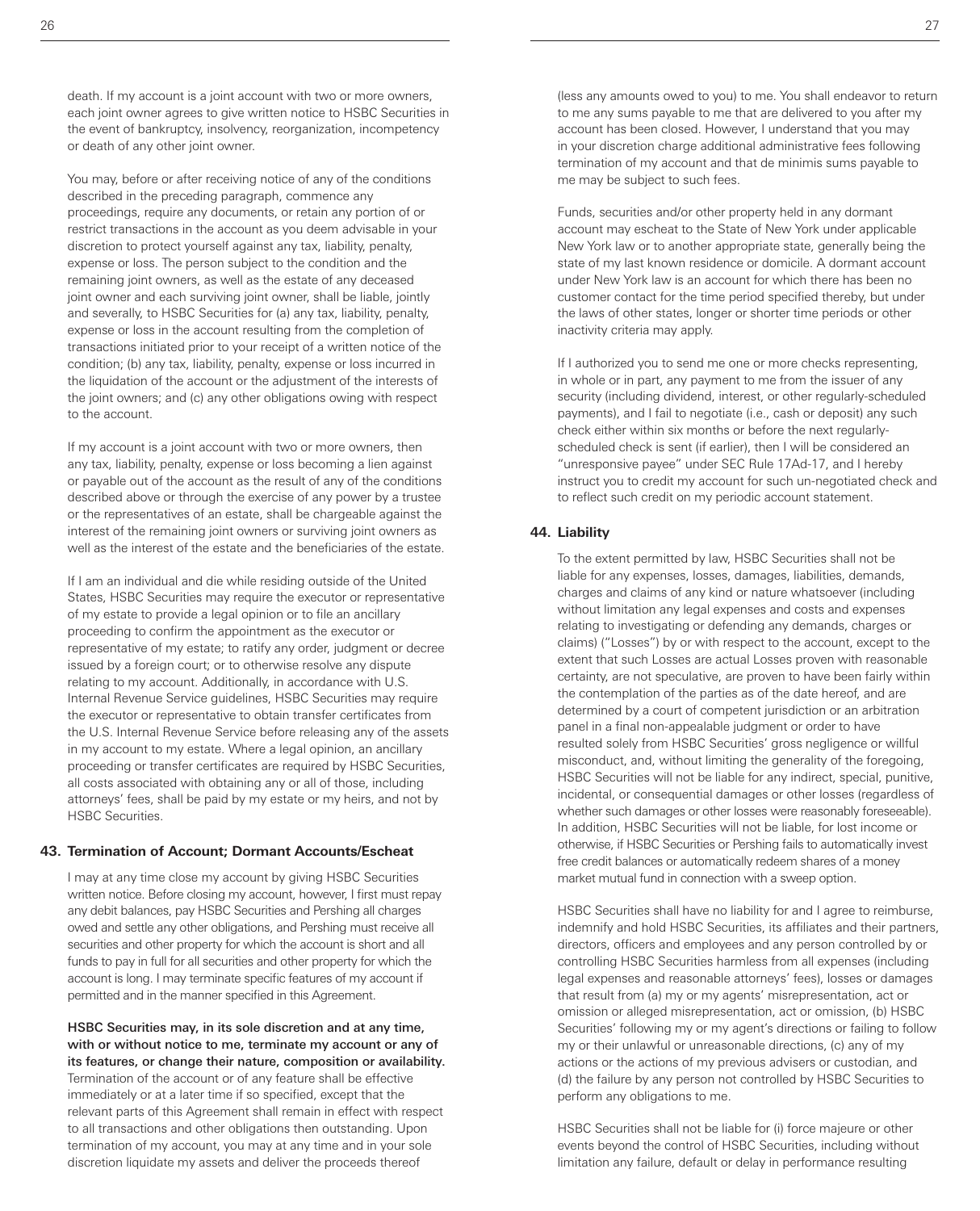from computer or other electronic or mechanical equipment failure; unauthorized access; theft; operator errors; government restrictions; exchange or market rulings or suspension of trading; strikes or other labor problems; war; acts of terrorism; failure of common carrier or utility systems; severe weather; breakdown in communications not reasonably within the control of HSBC Securities; or other causes commonly known as "Acts of God," whether or not any such cause was reasonably foreseeable; or (ii) general market conditions unrelated to any violation of this Agreement by HSBC Securities.

If your action or inaction results in an error in my account not otherwise covered by a provision in this Agreement, you may, in your sole discretion, use reasonable commercial efforts to put me in the economic position I would have been in had the error not occurred. I authorize you in such circumstances to move positions purchased and sold in error out of my account or cash credited to me out of my account in order to remedy the error. I acknowledge that errors resulting in de minimis gains or losses may not be corrected.

#### **About the Agreement Itself**

#### **45. Entire Agreement**

This Agreement sets forth the respective rights and obligations of HSBC Securities and me in connection with each of my accounts (including accounts held individually, jointly, or in other combinations). It includes the Application that I submit to open my account and the supplements, statements, disclosures and other agreements (each, a "Supplement") for the products and services for which I have applied, any terms of use or agreement required for online services with respect to this account, and disclosures provided directly from Pershing, including the disclosure required by FINRA Rule 4311, as that rule may be amended. You reserve the right to amend or terminate any such Supplement or disclosure at any time. The Application and any product or service I request from you are subject to your approval. This Agreement supersedes any previous agreements made by me individually with HSBC Securities relating to any of my accounts, and if my account is held jointly or in other combinations, it supersedes any previous agreements made by the same parties to this Agreement with HSBC Securities relating to my accounts, to the extent the subject matter is covered in this Agreement. HSBC Securities reserves the right to decline any request to open an account or any account features.

#### **46. Relationship with Other Agreements**

The rights and obligations contained within this Agreement shall be in addition to those contained in the agreement governing my HSBC Bank Account; any investment management agreement entered into with you governing the terms and conditions of my Managed Accounts; and any other agreement I may have signed with you. Nothing in any provision of this Agreement shall be deemed to limit HSI's rights under your other agreements in relation to other accounts with HSI or another HSBC entity, and under applicable law, which rights shall be cumulative. Except in the event of direct conflict, in which case this Agreement will prevail, HSBC Securities may rely for purposes of this Agreement on the terms and provisions of general applicability in such other agreements (including, without limitation, in relation to funds transfers).

If I choose to open a Managed Account pursuant to a separate investment management agreement, my account will serve as the account for holding the investments subject to my investment management agreement. If for some reason my investment

management agreement is terminated all advisory services will end and my Managed Account will revert to a standard brokerage account and continue to hold my assets subject to the terms of this Agreement.

# **47. Severability; Paragraph Headings**

If any provision of this Agreement shall be invalid, illegal or unenforceable under any law or regulation, it shall not affect the validity of the remaining provisions of this Agreement, which shall remain in full force and effect. The paragraph headings contained in each section are for descriptive purposes only and shall not be deemed to modify or qualify any of the rights or obligations set forth in each section.

#### **48. Assignment**

I agree that this Agreement and its terms will, as applicable, be binding upon my heirs, personal representatives, executors, successors, assigns and agents. This Agreement will inure to the benefit of HSBC Securities and its successors and assigns. I may not assign my rights and obligations under this Agreement. Any rights that either HSBC Securities or Pershing has under this Agreement may be exercised by either HSBC Securities or Pershing or may be assigned to the other, including, but not limited to, the right to collect any debit balance or other obligations owing in my account, and HSBC Securities or Pershing may collect from me or enforce any other rights under this Agreement independently or jointly. I understand that you may assign any or all rights under this Agreement without notice to me.

#### **49. Amendments; No Waiver.**

HSBC Securities may amend this Agreement at any time in any respect effective five business days after you have mailed written notice to me, and by continuing to make transactions in the account, I agree to these changes.

HSBC Securities' failure to insist on strict compliance with this Agreement or any other course of conduct on my part will not be deemed a waiver of HSBC Securities' rights under this Agreement.

#### **50. Governing Law.**

This Agreement, each transaction entered into hereunder, and all matters arising in connection with this Agreement shall be governed by, and construed and enforced in accordance with, the law of the State of New York without reference to its choice-of-law doctrine.

#### **About Important Notices**

#### **51. SIPC and Other Insurance Coverage.**

HSBC Securities is a member of the Securities Investor Protection Corporation ("SIPC"). I may obtain information about SIPC, including the SIPC Brochure and information about which assets are eligible for SIPC protection by contacting SIPC at 1-202-371- 8300 or visiting its website at www.sipc.org.

#### **52. FINRA Investor Brochure**

HSBC Securities is a member of FINRA and the NYSE and a registered futures commission merchant. I acknowledge that you have informed me of the availability of the FINRA Investor Brochure, which contains information on the FINRA Public Disclosure Program called BrokerCheck, which is an online tool that provides information on FINRA-registered firms. I understand that I may contact FINRA at 1-800- 289-9999 or on the Internet at www.finra.org for further information.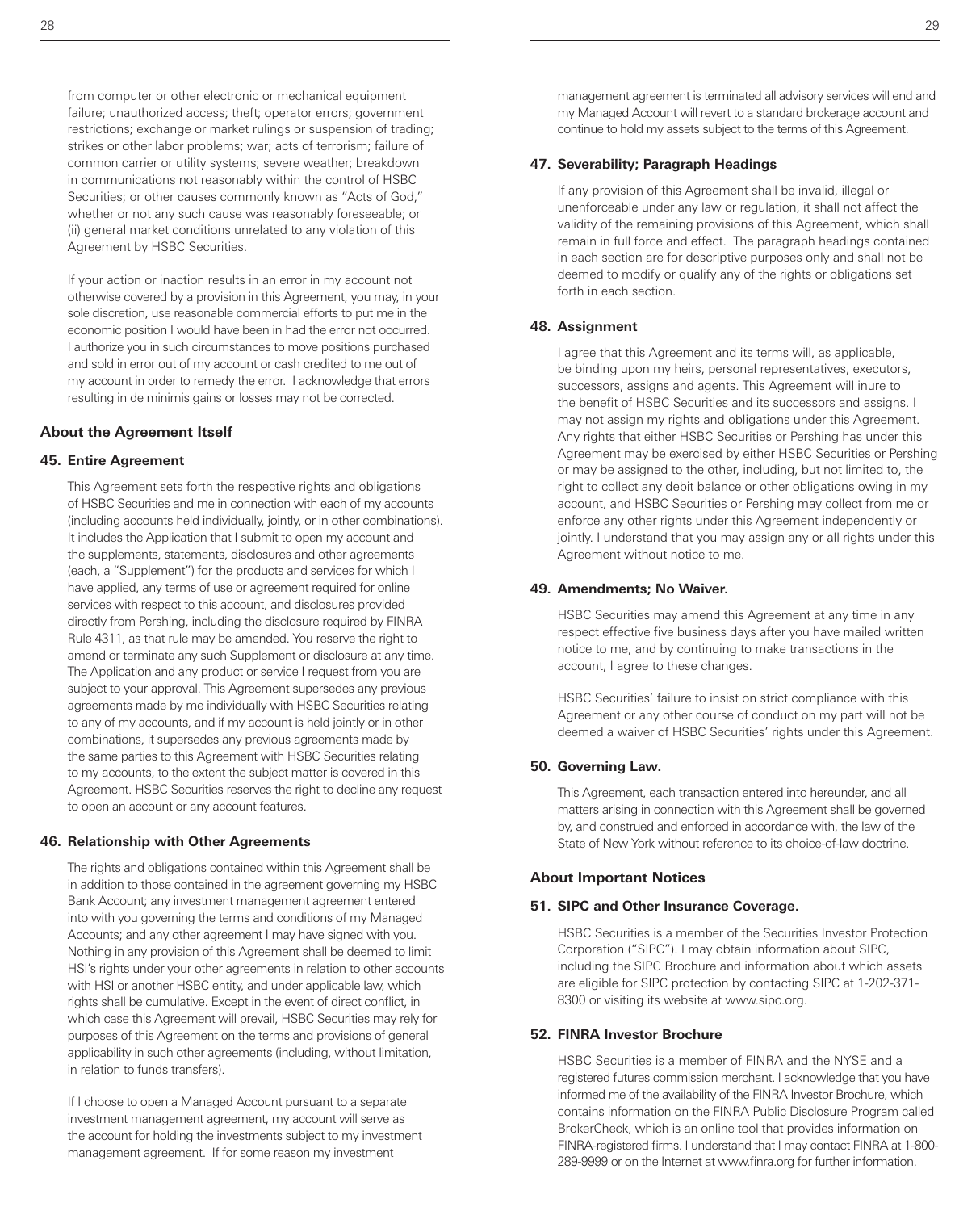#### **53. Written Customer Complaints**

Written customer complaints may be directed to: HSBC Securities (USA) Inc., Attn. Compliance Department, 452 Fifth Avenue, New York, NY 10018. Verbal complaints should be directed to the Wealth Sales Manager, or by contacting 1-800-662-3343, and a customer service representative will direct me to the appropriate Wealth Sales Manager.

#### **54. Foreign Account Tax Compliance Act**

I agree to provide HSBC Securities with any documentation or information requested relating to individual or entity tax status. To the extent required by HSBC Securities, I hereby consent to the disclosure and reporting of any tax-related information obtained or held by HSBC Securities to any local or foreign regulatory or tax authority ("Tax Authority"). Upon request by HSBC Securities, I hereby agree to obtain a written waiver or consent from the entity's "substantial owners" or "controlling persons" and to provide those consents to HSBC Securities to permit it to disclose and report tax and account specific financial information to any local or foreign Tax Authority. The terms "substantial owners" and "controlling persons" shall have the meaning as defined under local or foreign tax laws, regulatory guidance or intergovernmental cooperation agreements. The potential consequences for failure to comply with requests for tax information, failure to respond to requests for waivers or consents for tax information disclosure, and/or failure to respond to requests to obtain waivers or consents from substantial owners or controlling persons, include, but are not limited to: (a) HSBC Securities' right to take whatever actions are necessary to comply with our local or foreign tax reporting obligations; (b) HSBC Securities' ability to withhold taxes that may be due from certain payments made to my account; (c) HSBC Securities' right to pay relevant taxes to the appropriate tax authority; (d) HSBC Securities' right to refuse to provide certain services; and (e) HSBC Securities' right to close my accounts. I agree to inform, or respond to any request from, HSBC Securities, if there are any changes to tax information previously provided.

#### **55. Municipal Entity Accounts**

HSBC Securities generally does not open or maintain accounts for municipal entities. On an exception basis, HSBC Securities may do so if prior to opening the account (a) the municipal entity provides written evidence that it has retained an independent registered municipal advisor ("IRMA") and (b) the municipal entity's IRMA confirms in writing that no employees of the IRMA have been associated with HSBC Securities within the previous two years. In such case, HSBC Securities is not subject to any fiduciary duty, and the municipal entity may rely solely on its IRMA for any investment advice.

#### **56. Electronic Delivery and Signature for Online Accounts**

I acknowledge and agree that if this Agreement is used to open any online account I may accept this Agreement by electronic means (such as clicks or other online means) and such Agreement is legally binding and is considered to have been "signed" by me with the same effect as manual signatures. Electronic records of this Agreement that are made online will also be considered to be "in writing." I agree not to dispute the validity or enforceability of any this Agreement entered into electronically by me (or by anyone using my authentication devices, such as a password or PIN).

Additionally, if this Agreement is for any online account, I consent to HSBC Securities' delivery of documents electronically ("e-Delivery") to me for my account and all accounts related to

me (including documents generated by HSBC Securities). The documents that are subject to this consent to electronic delivery include account statements, trade confirmations, prospectuses, performance reports, tax reporting documents, agreements and disclosures, shareholder communications, and any privacy policy. I understand that by consenting, I am agreeing not to receive paper documents by mail unless you notify HSBC Securities as described below. I agree and acknowledge that enrollment in e-Delivery is effective immediately.

#### The following terms and conditions apply to e-Delivery for my account.

- A valid e-mail address is required for your e-Delivery services and I am responsible for notifying HSBC Securities when my e-mail address changes; I may update your e-mail address online or by calling HSBC Securities at 888-809-3802.
- Enrollment in e-Delivery may be cancelled at any time, either by changing my elections online or by contacting HSBC Securities at 888-809-3802; you confirm cancellations and other changes to my delivery preferences by e-mail or regular mail, if necessary, whether they were initiated by me or HSBC Securities. I may request paper copies of any document you are required to deliver to me at any time by contacting HSBC Securities at 888-809-3802. Certain charges may apply for the creation and delivery of paper documents.
- Note: Opening and maintenance of any online account is conditioned on enrollment in e-Delivery. Withdrawal of consent will generally result in the termination of my account, consistent with the account termination provisions in Section 43.
- HSBC Securities will notify you by e-mail when a new document is available. To protect my information, the electronic message generally includes a link to a secure HSBC website where the document can be viewed and downloaded.
- If my e-mail address fails, you will mail paper copies of documents or a paper notice that a document is available with instructions on how to access it.
- By enrolling in e-Delivery, I confirm that I have access to a printer or other device to print or save documents I may wish to retain.
- HSBC Securities does not charge for e-Delivery, but my Internet access provider may have separate charges.

 $30$  31

Offered by HSBC Securities (USA) Inc. BRK 40 SF (Rev. 2018) HSBC Securities (USA) Inc. 2018 APS # 092527